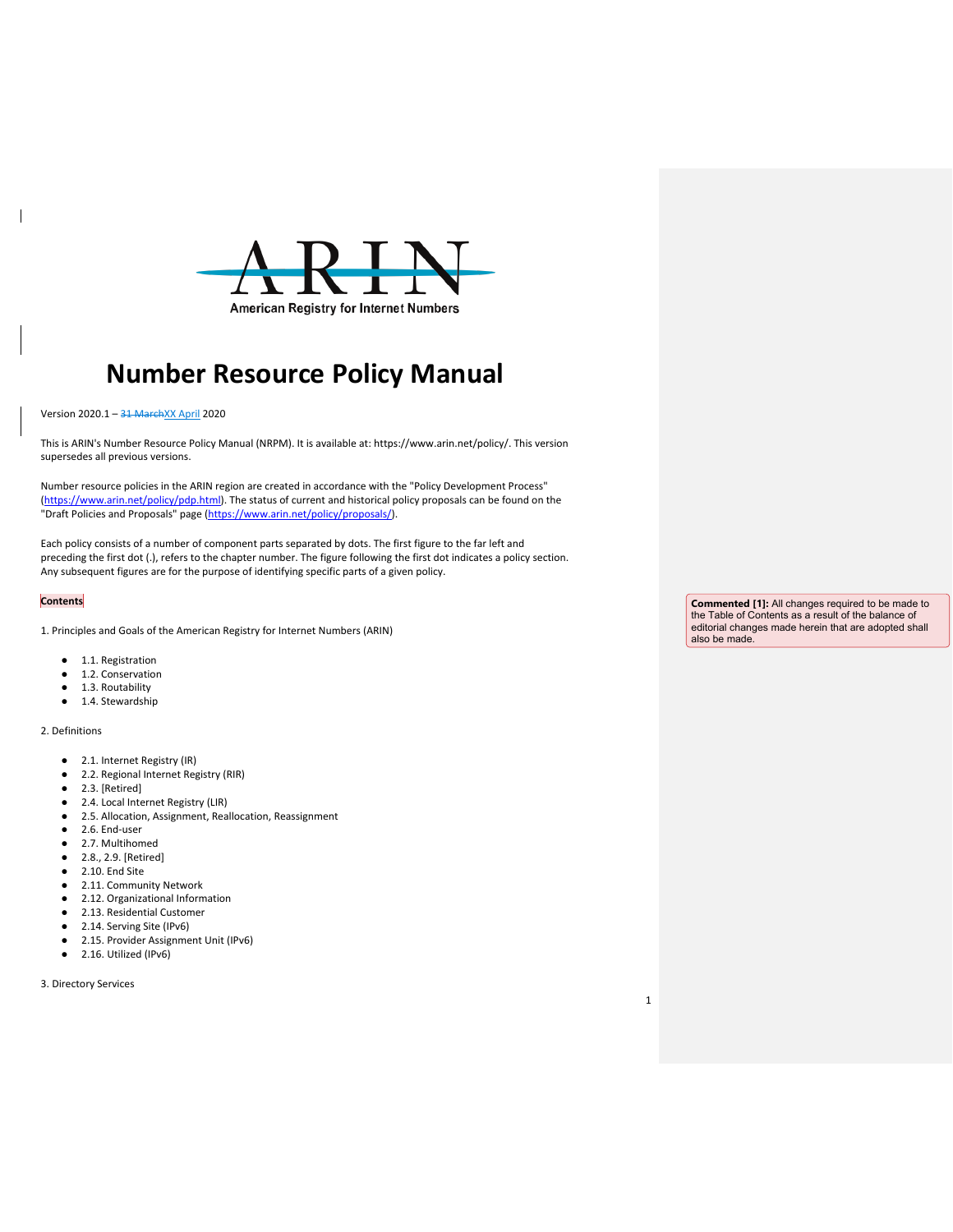- 3.1. Bulk Copies of ARIN's Whois
- 3.2. Distributed Information Service Use Requirements
- 3.3. Privatizing POC Information
- 3.4. Routing Registry
- o 3.4.1. Acceptable Use Policy
- 3.5. Autonomous System Originations
	- o 3.5.1. Collection
	- o 3.5.2. Publication
		- 3.5.2.1. Description of Data
		- 3.5.2.2. Bulk Publication of Data
	- 3.5.2.3. Other Formats
- 3.6. Annual Validation of ARIN's Public Whois Point of Contact Data
	- o 3.6.1. Annual POC Verification
	- $\circ$  3.6.2. Specified Public Whois Points of Contact for Verification  $\circ$  3.6.3. Organizations Covered by this Policy
	- 3.6.3. Organizations Covered by this Policy
	- o 3.6.4. Procedure for Verification
	- o 3.6.5. Non-Responsive Point of Contact Records
- 3.7. POC Notification and Validation Upon Reassignment or Reallocation
- 3.8. Directory Service Records
	- o 3.8.1. Organization Record Creation

#### 4. IPv4

- 4.1. General Principles
	- o 4.1.1., 4.1.2., 4.1.3., 4.1.4. [Retired]
	- o 4.1.5. Resource Request Size
	- o 4.1.6. Aggregation
	- o 4.1.7. [Retired]
	- o 4.1.8. ARIN Waitlist
		- [4.1.8.1. Sequencing](https://www.arin.net/policy/nrpm.html#four181)
		- [4.1.8.2. Fulfillment](https://www.arin.net/policy/nrpm.html#four182)
	- o 4.1.9. [Retired]
	- 4.2. Allocations to ISPs
		- o 4.2.1. Principles
			- 4.2.1.1. Purpose
			- 4.2.1.2. Annual Renewal
			- 4.2.1.3. Utilization Rate
			- 4.2.1.4. Slow Start
			- 4.2.1.5. Minimum Allocation
			- 4.2.1.6. [Retired]
		- o 4.2.2. Initial Allocation to ISPs
		- o 4.2.3. Reassigning and Reallocating Address Space to Customers
			- 4.2.3.1. Efficient Utilization
			- 4.2.3.2. VLSM
			- 4.2.3.3. Contiguous Blocks
			- 4.2.3.4. Downstream Customer Adherence
				- 4.2.3.4.1. Utilization
				- 4.2.3.4.2. Downstream ISPs
			- 4.2.3.5. [Retired]
			- 4.2.3.6. Reassignments to Multihomed Downstream Customers
			- 4.2.3.7. Registration
				- 4.2.3.7.1. Reassignment and Reallocation Information
				- 4.2.3.7.2. Reassignments and Reallocations Visible Within Seven Days
				- 4.2.3.7.3. Residential Subscribers
					- 4.2.3.7.3.1. [Retired]
						- 4.2.3.7.3.2. Residential Customer Privacy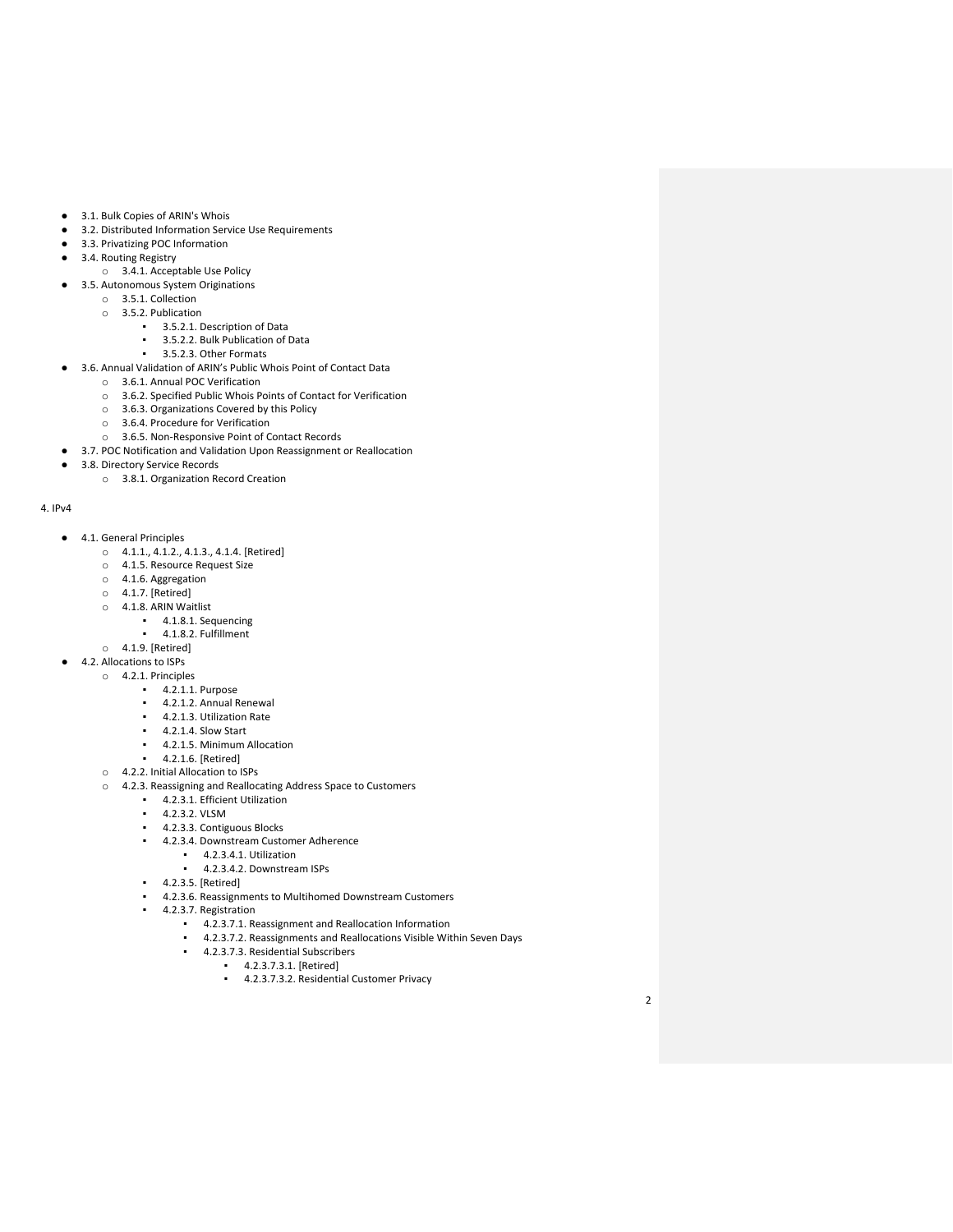- 4.2.3.8. Reassignments for Third Party Internet Access (TPIA) over Cable
- o 4.2.4. ISP Additional Requests
	- 4.2.4.1. Utilization Percentage (80%)
	- **•** 4.2.4.2. Return Address Space as Agreed
	- 4.2.4.3. Request Size
	- 4.2.4.4. [Retired]
- o 4.2.5., 4.2.6. [Retired]
- 4.3. End-users Assignments to End-users
	- o 4.3.1. End-user
		- o 4.3.2. Minimum Assignment
		- o 4.3.3. Utilization Rate
		- o 4.3.4. Additional Considerations
		- o 4.3.5. Non-connected Networks
		- o 4.3.6. Additional Assignments
	- 4.3.6.1 Utilization Requirements for Additional Assignment
- 4.4. Micro-allocation
- 4.5. Multiple Discrete Networks
- 4.6., 4.7., 4.8., 4.9. [Retired]
- 4.10. Dedicated IPv4 block to Facilitate IPv6 Deployment

5. AS Numbers

 $\bullet$  5.1. [Retired]

6. IPv6

- 6.1. Introduction
	- o 6.1.1. Overview
- 6.2. [Retired]
- 6.3. Goals of IPv6 Address Space Management
	- o 6.3.1. Goals
	- o 6.3.2. Uniqueness
	- o 6.3.3. Registration
	- o 6.3.4. Aggregation
	- o 6.3.5. Conservation o 6.3.6. Fairness
	-
	- o 6.3.7. Minimized Overhead o 6.3.8. Conflict of Goals
- 6.4. IPv6 Policy Principles
	- o 6.4.1. Address Space Not to be Considered Property
		- o 6.4.2. Routability Not Guaranteed
		- o 6.4.3. [Retired]
	- o 6.4.4. Consideration of IPv4 Infrastructure
- 6.5. Policies for Allocations and Assignments
- o 6.5.1. Terminology
	- o 6.5.2. Initial Allocations to LIRs
		- 6.5.2.1. Size
			- 6.5.2.2. Qualifications
	- o 6.5.3. Subsequent Allocations to LIRs
		- 6.5.3.1. Subsequent Allocations for Transition
	- o 6.5.4. Reassignments from LIRs/ISPs
		- 6.5.4.1. Reassignment to Operator's Infrastructure
	- o 6.5.5. Registration
		- 6.5.5.1. Reassignment Information
		- 6.5.5.2. Reassignments and Reallocations Visible Within Seven Days
		- 6.5.5.3. Residential Subscribers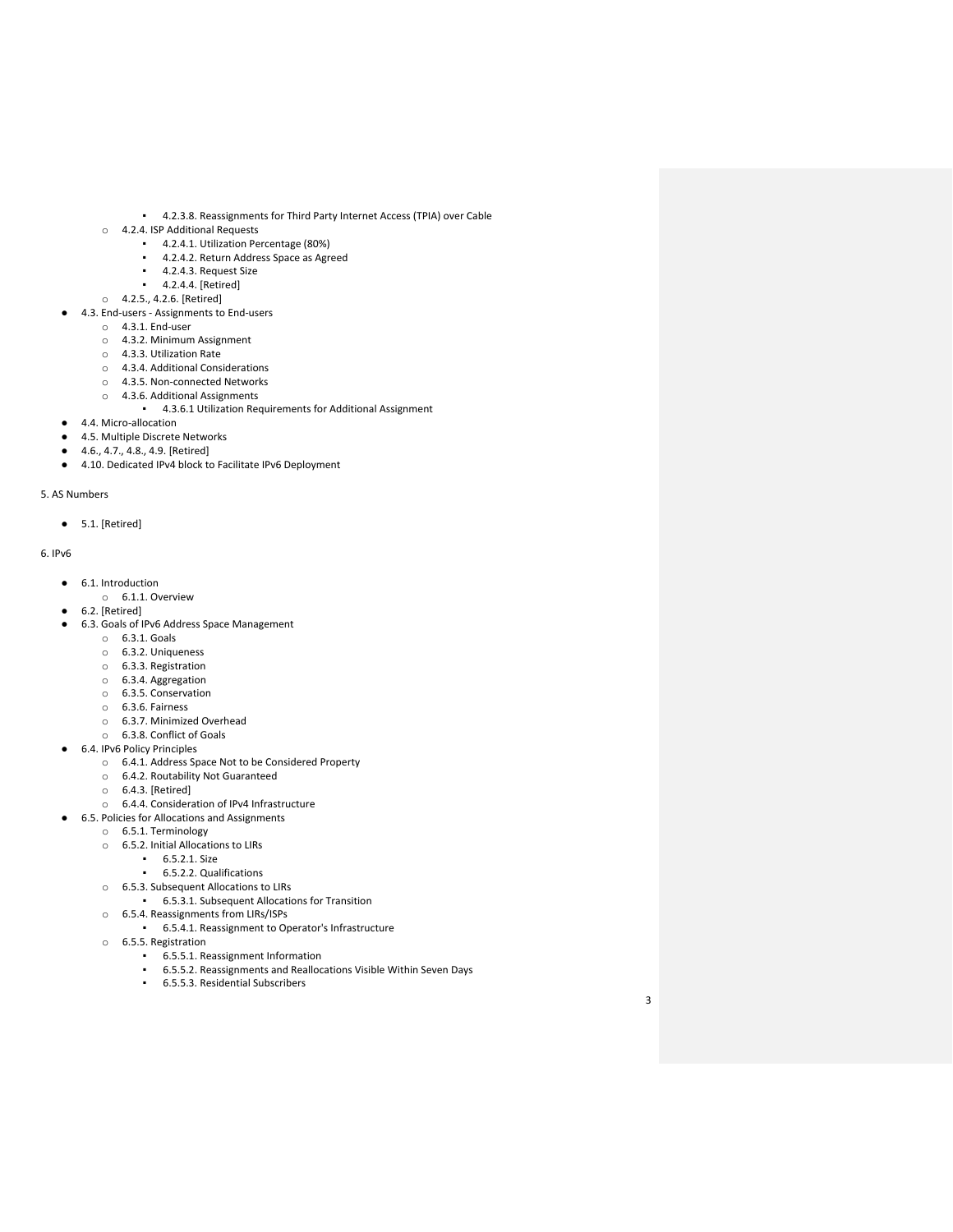- 6.5.5.3.1. Residential Customer Privacy
- 6.5.5.4. Registration Requested by Recipient.
- o 6.5.6. [Retired]
- o 6.5.7. Existing IPv6 Address Space Holders
- o 6.5.8. Direct Assignments from ARIN to End-user Organizations
	- 6.5.8.1. Initial Assignment Criteria
	- 6.5.8.2. Initial Assignment Size
		- 6.5.8.2.1. Standard Sites
		- 6.5.8.2.2. Extra-large Sites
	- 6.5.8.3. Subsequent Assignments
	- 6.5.8.4. Consolidation and Return of Separate Assignments
- o 6.5.9. Community Network Allocations
	- **6.5.9.1. Qualification Criteria** 
		- 6.5.9.2. Allocation Size
	- 6.5.9.3. Reassignments by Community Networks
- 6.6., 6.7., 6.8., 6.9. [Retired]
- 6.10. Micro-allocations
	- o 6.10.1. Micro-allocations for Critical Infrastructure
	- o 6.10.2. Micro-allocations for Internal Infrastructure
- 6.11. IPv6 Multiple Discrete Networks

#### 7. [Retired]

## 8. Transfers

- 8.1. Principles
- 8.2. Mergers, Acquisitions, and Reorganizations
- 8.3. Transfers Between Specified Recipients Within the ARIN Region
- 8.4. Inter-RIR Transfers to Specified Recipients
- 8.5. Specified Transfer Recipient Requirements
	- o 8.5.1. Registration Services Agreement
		- o 8.5.2. Operational Use
		- o 8.5.3. Minimum Transfer Size
		- o 8.5.4. Initial Block
		- o 8.5.5. Block Size
		- o 8.5.6. Efficient Utilization of Previous Blocks
		- o 8.5.7. Alternative Additional IPv4 Address Block Criteria

9. Out of Region Use

10. Global Number Resource Policy

- 10.1. IANA to RIR Allocation of IPv4 Address Space
- 10.2. Allocation of IPv6 Address Space by the Internet Assigned Numbers Authority (IANA) Policy to Regional Internet Registries
- 10.3. IANA Policy for Allocation of ASN Blocks to RIRs
- 10.4. Global Policy for the Allocation of the Remaining IPv4 Address Space
	- o 10.4.1. Existing Policy Phase
	- $\circ$  10.4.2. Exhaustion Phase
		- 10.4.2.1. Size of the Final IPv4 Allocations
	- o 10.4.2.2. Allocation of the Remaining IPv4 Address Space
- 10.5. Global Policy for Post Exhaustion IPv4 Allocation Mechanisms by the IANA

11. Experimental Internet Resource Allocations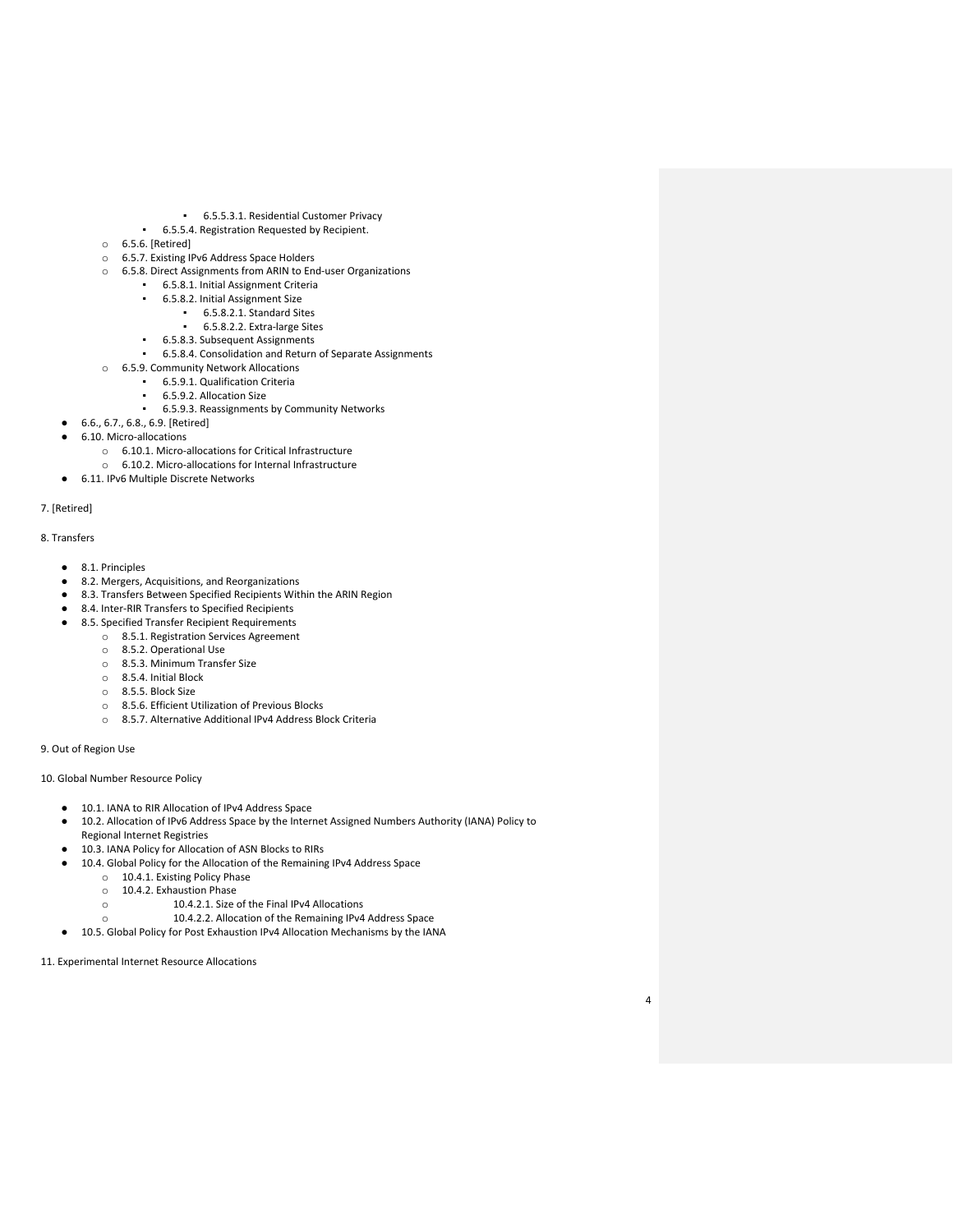- 11.1. Documentation of Recognized Experimental Activity
- 11.2. Technical Coordination
- 11.3. Coordination over Resource Use
- 11.4. Resource Allocation Term and Renewal
- 11.5. Single Resource Allocation per Experiment
- 11.6. Resource Allocation Fees
- 11.7. Resource Allocation Guidelines
- 11.8. Commercial Use Prohibited
- 11.9. Resource Request Appeal or Arbitration

12. Resource Review

Appendix A - Change Log

**1. Principles and Goals of the American Registry for Internet Numbers (ARIN)** 

## **1.1. Registration**

The principle of registration guarantees the uniqueness of Internet number resources. Provision of this public registry documenting Internet number resource allocation, reallocation, assignment, and reassignment is necessary:

- a. to ensure uniqueness,
- b. to provide a contact in case of operational/security problems,
- c. to provide the transparency required to ensure that Internet number resources are efficiently utilized, and
- d. to assist in IP allocation studies.

## **1.2. Conservation**

The principle of conservation guarantees sustainability of the Internet through efficient utilization of unique number resources.

Due to the requirement for uniqueness, Internet number resources of each type are drawn from a common number space. Conservation of these common number spaces requires that Internet number resources be efficiently distributed to those organizations who have a technical need for them in support of operational networks.

#### **1.3. Routability**

The principle of routability guarantees that Internet number resources are managed in such a manner that they may be routed on the Internet in a scalable manner.

While routing scalability is necessary to ensure proper operation of Internet routing, allocation or assignment of Internet number resources by ARIN in no way guarantees that those addresses will be routed by any particular network operator.

## **1.4. Stewardship**

The principle of stewardship guarantees the application of these principles when managing Internet number resources.

The fundamental purpose of Internet number stewardship is to distribute unique number resources to entities building and operating networks thereby facilitating the growth and sustainability of the Internet for the benefit of all.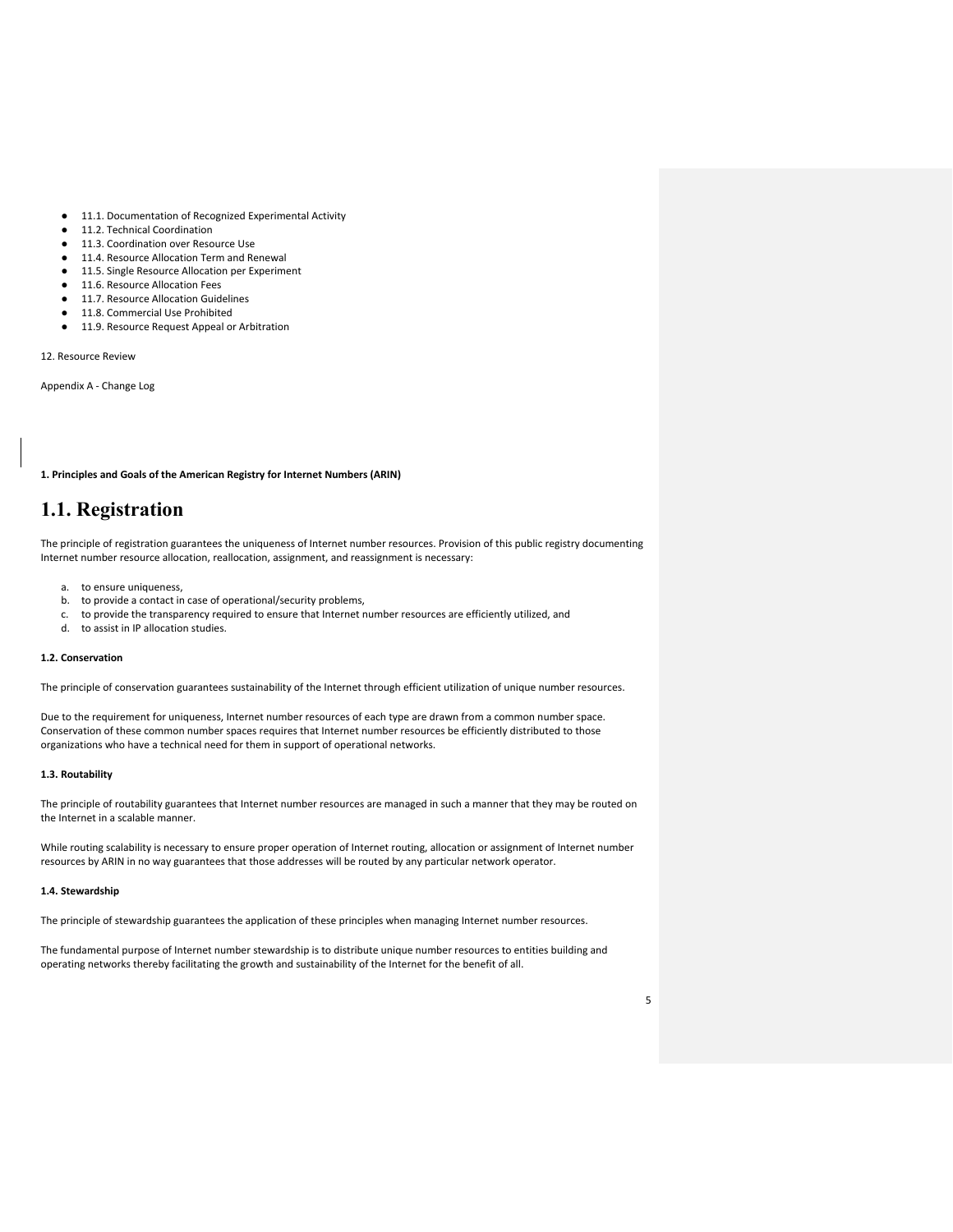It should be noted that the above goals may sometimes be in conflict with each other and with the interests of individual end-users or network operators. Care must be taken to ensure balance with these conflicting goals given the resource availability, relative size of the resource, and number resource specific technical dynamics, for each type of number resource.

## **1.5. Resource Request Size**

Determining the validity of the amount of requested IP address resources is the responsibility of ARIN.

## **1.6. Aggregation**

In order to preserve aggregation, when issuing IPv4 address space, ARIN attempts to issue blocks of addresses on appropriate "CIDRsupported" bit boundaries. ARIN will make each allocation and assignment as a single continuous range of addresses.

#### **2. Definitions**

Responsibility for management of address spaces is distributed globally in accordance with the hierarchical structure shown below.



#### **2.1. Internet Registry (IR)**

An Internet Registry (IR) is an organization that is responsible for distributing IP address space to its members or customers and for registering those distributions.

## **2.2. Regional Internet Registry (RIR)**

Regional Internet Registries (RIRs) are established and authorized by respective regional communities, and recognized by the IANA to serve and represent large geographical regions. The primary role of RIRs is to manage and distribute public Internet address space within their respective regions.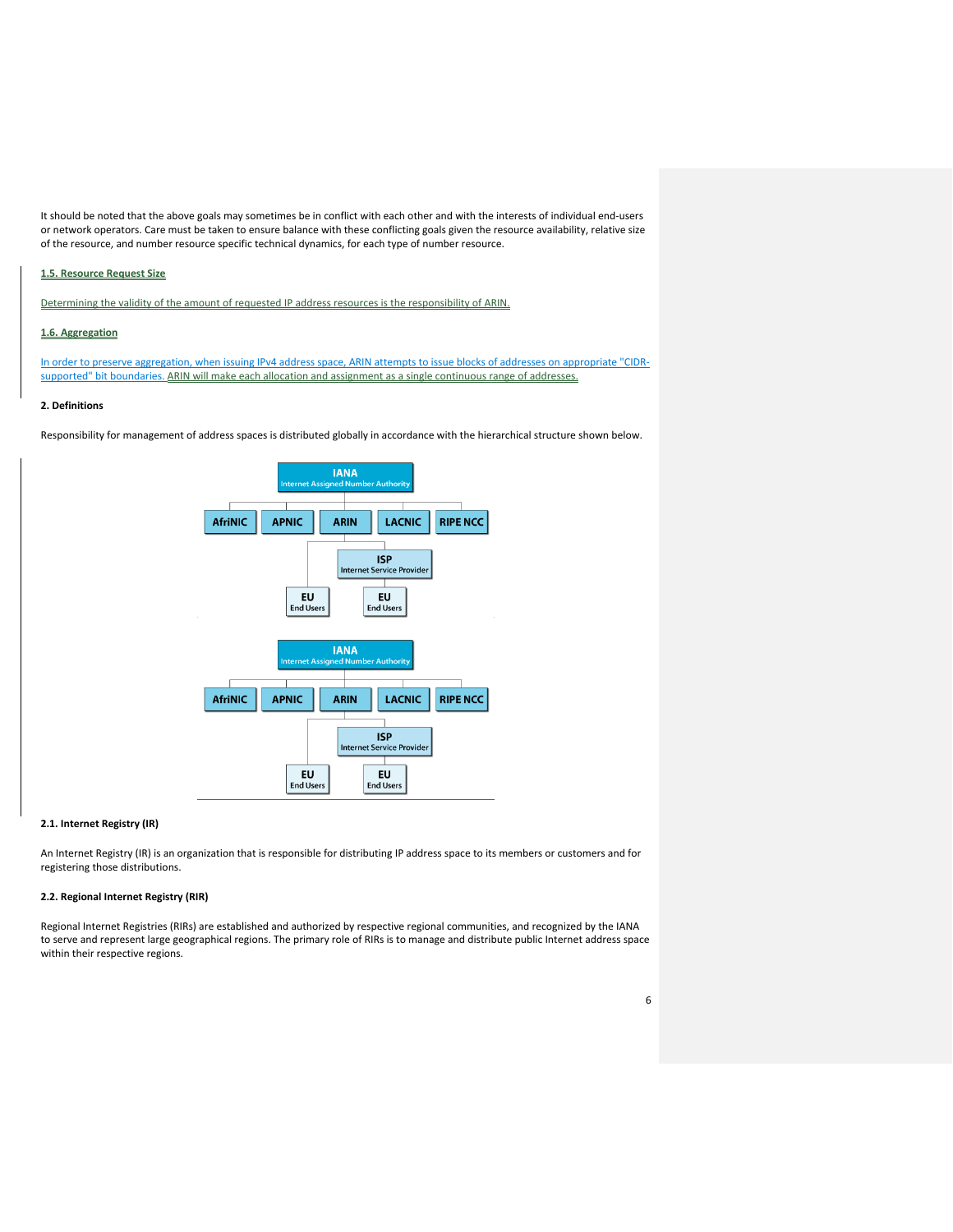#### **2.3. [Retired]**

## **2.4. Local Internet Registry (LIR)**

A Local Internet Registry (LIR) is an IR that primarily assigns address space to the users of the network services that it provides. LIRs are generally Internet Service Providers (ISPs), whose customers are primarily end users and possibly other ISPs.

#### **2.5. Allocation, Assignment, Reallocation, Reassignment**

Allocation - Address space delegated to an organization directly by ARIN for the purpose of subsequent distribution by the recipient organization to other parties.

Assignment - Address space delegated to an organization directly by ARIN for the exclusive use of the recipient organization.

Reallocation - Address space sub-delegated to an organization by an upstream provider for the purpose of subsequent distribution by the recipient organization to other parties.

Reassignment - Address space sub-delegated to an organization by an upstream provider for the exclusive use of the recipient organization.

Note that the authorized incidental or transient use by third parties of address space delegated to an organization shall not be considered a reassignment or a violation of the exclusive use provision.

#### **2.6. End-user**

An end-user is an organization receiving assignments of IP addresses exclusively for use in its operational networks.

#### **2.7. Multihomed**

An organization is multihomed if it receives full-time connectivity from more than one ISP and has one or more routing prefixes announced by at least two of its upstream ISPs.

## **2.8., 2.9. [Retired]**

#### **2.10. End Site**

The term End Site shall mean a single structure or service delivery address, or, in the case of a multi-tenant structure, a single tenant within said structure (a single customer location).

#### **2.11. Community Network**

A community network is deployed, operated, and governed by its users, for the purpose of providing free or low-cost connectivity to the community it services. Users of the network or other volunteers must play a primary role in the governance of the organization, whereas other functions may be handled by either paid staff or volunteers.

## **2.12. Organizational Information**

When required, organization Information must include at a minimum: Legal name, street address, city, state, zip code equivalent and at least one valid technical and one valid abuse Point of Contact (POC<sub>7</sub>). Each POC shall be designated by the organization and must include at least a verifiable email address and phone number.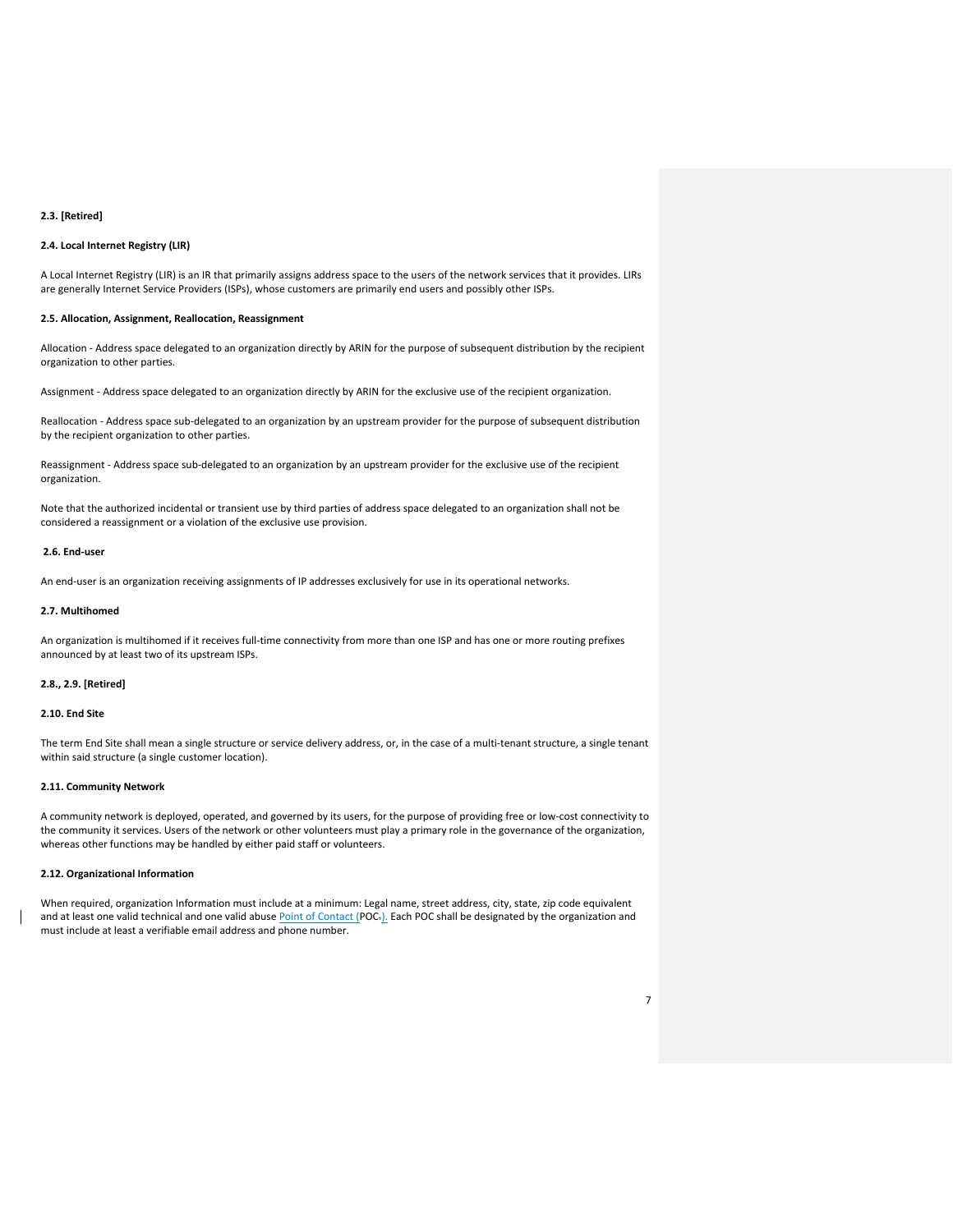#### **2.13. Residential Customer**

End-users who are individual persons and not organizations and who receive service at a place of residence for personal use only are considered residential customers.

## **2.14. Serving Site (IPv6)**

When applied to IPv6 policies, the term serving site shall mean a location where an ISP terminates or aggregates customer connections, including, but, not limited to Points of Presence (POPs), Datacenters, Central or Local switching office or regional or local combinations thereof.

#### **2.15. Provider Assignment Unit (IPv6)**

When applied to IPv6 policies, the term "provider assignment unit" shall mean the prefix of the smallest block a given ISP assigns to end sites (recommended /48).

## **2.16. Utilized (IPv6)**

The term utilized shall have the following definitions when applied to IPv6 policies:

- 1. A provider assignment unit shall be considered fully utilized when it is assigned to an end-site.
- 2. Larger blocks shall have their utilization defined by dividing the number of provider assignment units assigned from the containing block by the total number of provider assignment units. This ratio will often be expressed as a percentage (e.g. a/t\*100, for a /36 3072/4096 \* 100 = 75% utilization)

## **3. Directory Services**

#### **3.1. Bulk Copies of ARIN's Whois**

ARIN will provide a bulk copy of Whois output, including point of contact information, on the ARIN site for download by any organization that wishes to obtain the data providing they agree to ARIN's acceptable use policy. This point of contact information will not include data marked as private.

[The Request Form for ARIN Bulk Whois Data, which contains the Acceptable Use Policy (AUP) for Bulk Copies of ARIN Whois Data, can be found at:

## [https://www.arin.net/resources/agreements/bulkwhois.pdf\]](https://www.arin.net/resources/agreements/bulkwhois.pdf)

## **3.2. Distributed Information Service Use Requirements**

The minimal requirements for an organization to setup a distributed information service to advertise reassignment and reallocation information are:

- The distributed information service must be operational 24 hours a day, 7 days a week to both the general public and ARIN staff. The service is allowed reasonable downtime for server maintenance according to generally accepted community standards.
- The distributed information service must allow public access to reassignment and reallocation information. The service may restrict the number of queries allowed per time interval from a host or subnet to defend against DDOS attacks, remote mirroring attempts, and other nefarious acts.
- The distributed information service must return reassignment and reallocation information for the IP address queried. The service may allow for privacy protections for customers. For residential users, the service may follow ARIN's residential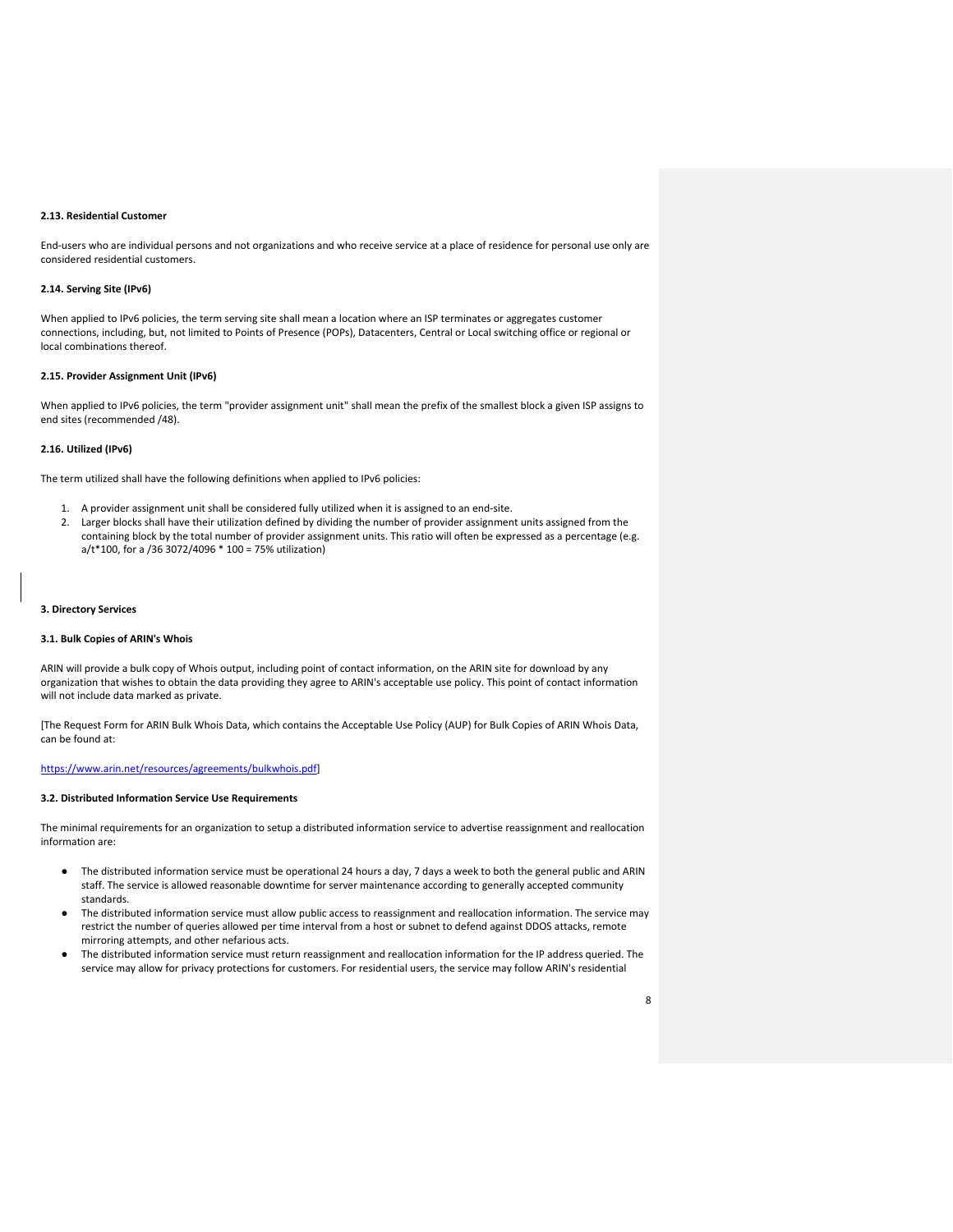privacy policy that includes displaying only the city, state, zip code, and country. For all other reassignments and reallocations, the service shall follow ARIN's privacy policy for publishing data in a public forum.

- The distributed information service may return results for non-IP queries.
- The distributed information service must respond to a query with the minimal set of attributes per object as defined by ARIN staff.
- The distributed information service may include optional attributes per object that are defined locally. The distributed information service must return results that are up-to-date on reassignment and reallocation information.
- Use of directory services operated by ARIN (e.g. updating WHOIS or RDAP via SWIP) meets these requirements.

## **3.3. Privatizing POC Information**

Organizations may designate certain points of contact as private from ARIN Whois, with the exception that, at the minimum, one point of contact must be viewable.

## **3.4. Routing Registry**

## **3.4.1. Acceptable Use Policy**

- The ARIN Routing Registry data is for Internet operational purposes only. Mirroring is only allowed by other routing registries.
- The user may only distribute this data using a Whois service unless prior, written permission from ARIN has been obtained.
- To protect those registered in the ARIN routing registry, ARIN may need to specify additional conditions on access permissions for this data in the future. The permission to access the data is based on agreement to the conditions stipulated in this document in addition to any others that may be added in the future.
- Please see the<http://www.irr.net/docs/list.html> URL for information about the replicated Routing Registry data.

## **3.5. Autonomous System Originations**

## **3.5.1. Collection**

ARIN will collect an optional field in all IPv4 and IPv6 address block transactions (allocation and assignment requests, reallocation and reassignment actions, transfer and experimental requests). This additional field will be used to record a list of the ASes that the user permits to originate address prefixes within the address block.

## **3.5.2. Publication**

## **3.5.2.1. Description of Data**

ARIN will produce a collection of the mappings from address blocks to ASes permitted to originate that address block. The collection will consist of a list where each entry will consist, at a minimum, of an address block, a list of AS numbers, and a tag indicating the type of delegation of the address block. This collection will be produced at least daily.

## **3.5.2.2. Bulk Publication of Data**

ARIN will make the collected mappings from address blocks to AS numbers available for bulk transfer in one or more formats chosen at its own discretion, informed by the community's current needs. This data will not be subject to any redistribution restrictions -- it may be republished or repackaged it any form. Should ARIN choose to use Whois bulk transfer as the bulk form of data access required by this paragraph, the address block to AS mappings will not be subject to any redistribution restrictions, but the remainder of the Whois data will remain subject to the terms of the then-current AUP regarding bulk access to Whois data.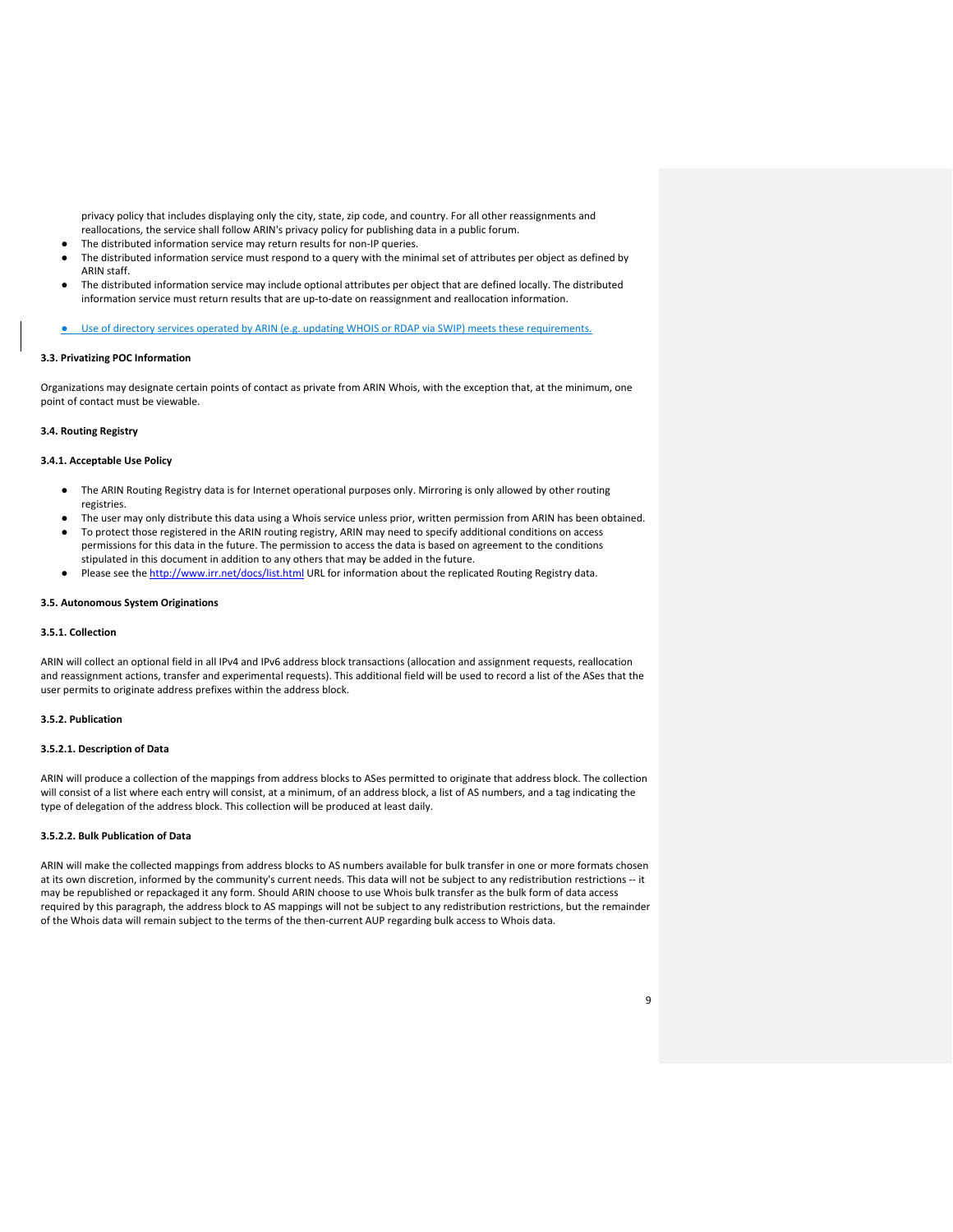## **3.5.2.3. Other Formats**

ARIN may also make the collected or individual mappings from address blocks to AS numbers available in other forms, possibly query services, chosen at its own discretion, informed by the community's current needs. ARIN may require agreement to an acceptable use policy for access to the data in these forms.

#### **3.6. Annual Validation of ARIN's Public Whois Point of Contact Data**

## **3.6.1. Annual POC Verification**

ARIN will perform an annual verification of specific Points of Contact registered in the public Whois using the criteria and procedures outlined in sections 3.6.2, 3.6.3, and 3.6.4.

#### **3.6.2. Specified Public Whois Points of Contact for Verification**

Each of the following Points of Contact are to be verified annually, and will be referred to as Point of Contact or POC throughout this policy, and should be understood to be both organization and resource POCs:

- Admin
- Tech
- NOC
- Abuse

## **3.6.3. Organizations Covered by this Policy**

This policy applies to every Organization that has a direct assignment, direct allocation, or AS number from ARIN (or one of its predecessor registries) or a reallocation from an upstream ISP. This includes but is not limited to upstream ISPs and their downstream ISP customers (as defined by NRPM 2.5 and 2.6), but not reassignments made to their downstream end user customers.

## **3.6.4. Procedure for Verification**

An annual email notification will be sent to each of the Points of Contact outlined in section 3.6.2 on an annual basis. Each Point of Contact will have up to sixty (60) days from the date of the notification in which to respond with an affirmative that their Whois contact information is correct and complete or to submit new data to correct and complete it. If after careful analysis, ARIN staff deems a POC to be completely and permanently abandoned or otherwise illegitimate, the POC record shall be marked invalid in Whois.

#### **3.6.5. Non-Responsive Point of Contact Records**

An invalid POC is restricted to payment and contact update functionality within ARIN Online. As a result, an organization without any valid POCs will be unable to access further functionalities within ARIN Online until at least one Admin or Tech POC validates that their information is accurate or modifies a POC to contain accurate information.

#### **3.7. POC Notification and Validation Upon Reassignment or Reallocation**

When a request for reallocation or detailed reassignment is made to ARIN, the receiving organization must already be in the ARIN database and associated with at least one validated POC object. If there are no validated POC objects associated with the receiving organization, ARIN shall reject the request.

In addition to notifying the requester, ARIN will also notify, via email, all POCs associated with the receiving organization, whether the request was successful or not, and will request validation of any invalid POC objects associated with the receiving organization.

Note: Simple reassignments are made without any linkage to an organization or POC objects in the ARIN database.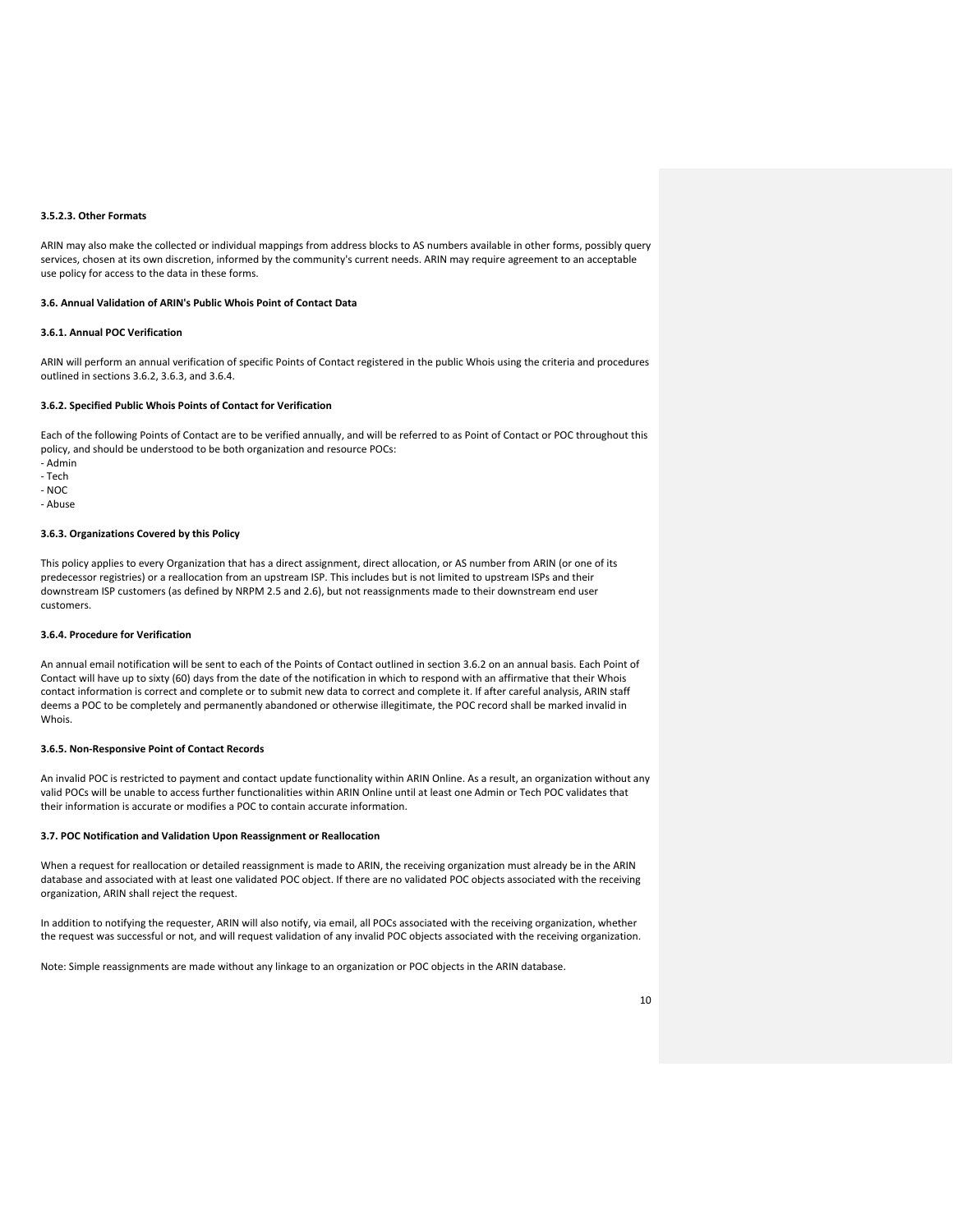#### **3.8. Directory Service Records**

## **3.8.1 Organization Record Creation**

New organization records shall be created upon ARIN receiving a request directly from an authorized contact representing an entity that ARIN is able to validate. Organization records shall not be created upon the request of third-parties.

#### **4. IPv4**

**4.1. General Administration of IPv4Principles**

**4.1.1., 4.1.2., 4.1.3., 4.1.4. [Retired]**

#### **4.1.5. Resource Request Size**

ining the validity of the amount of requested IP address resources is the responsibility of ARIN.  $\,$ 

## **4.4.1.1 Minimum Issuance**

ARIN issues blocks of addresses no smaller than a /24 equivalent to ISPs and end users. Smaller allocations should be requested from an upstream provider.

## **4.1.21.6. Aggregation**

In order to preserve aggregation, ARIN attempts to issue blocks of addresses on appropriate "CIDR-supported" bit boundaries. ARIN space to maximize aggregation possibilities until the implementation of section 10.4.2.2, at which time ARIN will make each allocation and assignment as a single continuous range of addresses.

#### **4.1.7. [Retired]**

## **4.1.84.1.2. ARIN Waitlist**

ARIN will only issue futureissues all IPv4 assignments/allocations (excluding 4.4 and 4.<del>10</del>6 space) from the ARIN Waitlistwaitlist. The maximum sizeaddress space in aggregate thatfor which an organization may qualify for at any one time is a /22. Organizations will be able to may elect to be placed on the waitlist for a smaller block size thanfor which they qualify for down to a /24. Only End-users and ISPs without direct assignments or allocations from ARIN qualify for an initial assignment or allocation of a /24. ARIN will only accept and approve requests from organizations holding a /20 or less of IPv4 address space may apply and be approved. Address space distributed from the waitlist will not be eligible for transfer for a period of 60 months. This policy will be applied to all future distributions from the waitlist to include those currently listed.

Repeated requests, in a manner that would circumvent 4.the ARIN aggregation principles set out in 1.6, are not allowed: an. An organization currently on the waitlist must wait 90 days after receiving a distribution from the waitlist before applying for additional space. ARIN, at its sole discretion, may waive this requirement if the requester can document a change in circumstances since theirits last request that could not have been reasonably foreseen at the time of the original request, and which now justifies additional space. Qualified requesters will also be advised of the availability of the transfer mechanismmechanisms in section 8.3 as an alternative mechanism to obtainfor obtaining IPv4 addresses.

## **4.1.2.18.1. Sequencing and Fulfillment**

ch qualified request on the waiting list will be determined by the date it was approved. Each organization ne approved request on the waiting list at a time.

4.1.8.2. ARIN will fulfill requests on a first-approved basis, subject to the size-availability of address blocks of each ava ess blocks become available for distribution.the sizes being requested. Each organization may have one approved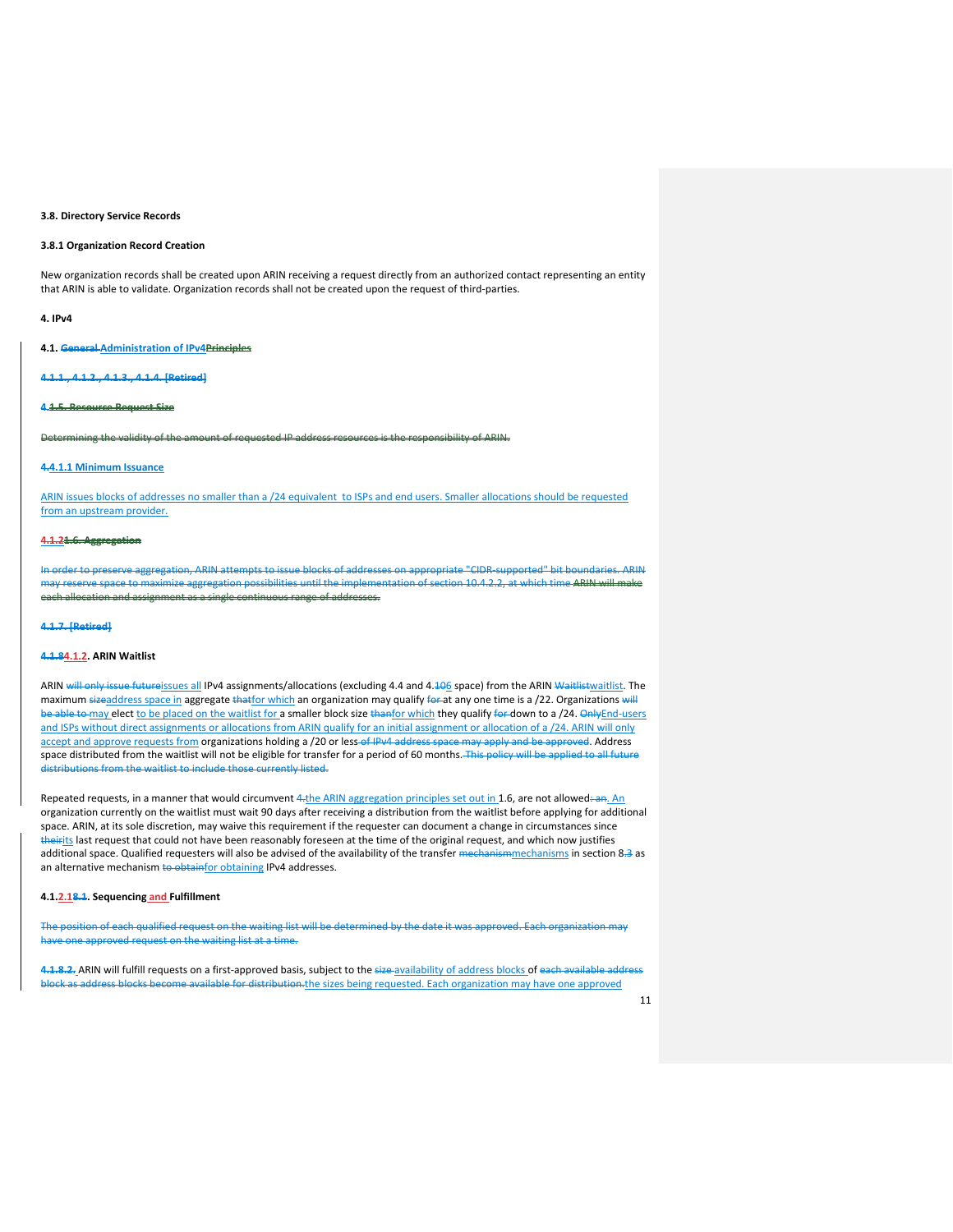request on the waiting list at a time. A timely review of the original request mayoutstanding requests shall be conducted by ARIN staff as address blocks become available. Requests will not be partially filled. Any requests met through a transfer will be considered fulfilled and removed from the waiting listwaitlist.

#### **4.1.9. [Retired]**

**4.2. Allocations to ISPs (Requirements for Requesting Initial Address Space)**

## **4.2.1. Principles**

#### **4.2.1.1. Purpose**

ARIN allocates blocks of IP addresses to ISPs for the purpose of reassigning and reallocating that space to theirthe ISPs' customers.

#### **4.2.1.2. Annual Renewal**

An annual fee for registered space is due by the anniversary date of the ISP's first allocation from ARIN. ISPs should take care to ensure that their annual renewal payment is made by their anniversary due date in accordance with the Registration Services Agreement. If not paid by the anniversary date, the address space may be revoked. Please review the Annual Renewal/Maintenance Fees Page for more details.

## **4.2.1.3. 2. Initial Allocation to ISPsUtilization Rate**

Utilization rate of address space is a key factor, among others, in determining address allo

#### **4.2.1.4. Slow Start**

e the number of available IP addresses on the Internet is li ass space allocations. Therefore, IP address space is allocated to ISPs using a slow-start model. Allocations need, not solely on a predicted customer base.

## **4.2.1.5. Minimum Allocation**

In general, ARIN allocates /24 and larger IP address prefixes to ISPs. If allocations smaller than /24 are needed, ISPs should request address space from their upstream provider.

#### **4.2.1.6. [Retired]**

#### **4.2.2. Initial Allocation to ISPs**

All ISP organizations without direct assignments or allocations from ARIN qualify for an initial allocation of up to a /21, subject to ARIN's minimum allocation size.

All ISP organizations without direct allocations, direct assignments, re-allocations or reassignments automatically qualify for a /24. These organizations are exempt from requirements of showingdo not have to demonstrate the efficient utilization of previously held IPv4 space. These organizations may qualify for a larger than a /24 (up to a /22) space by documenting how the requested allocation will be utilized within the request size specified in 4.2.4.3a 24-month period.

ISPs holding re-allocations and/or reassignments must show the efficient utilization of their resources consistent with the requirements in sections 4.2.3 and 4.2.4.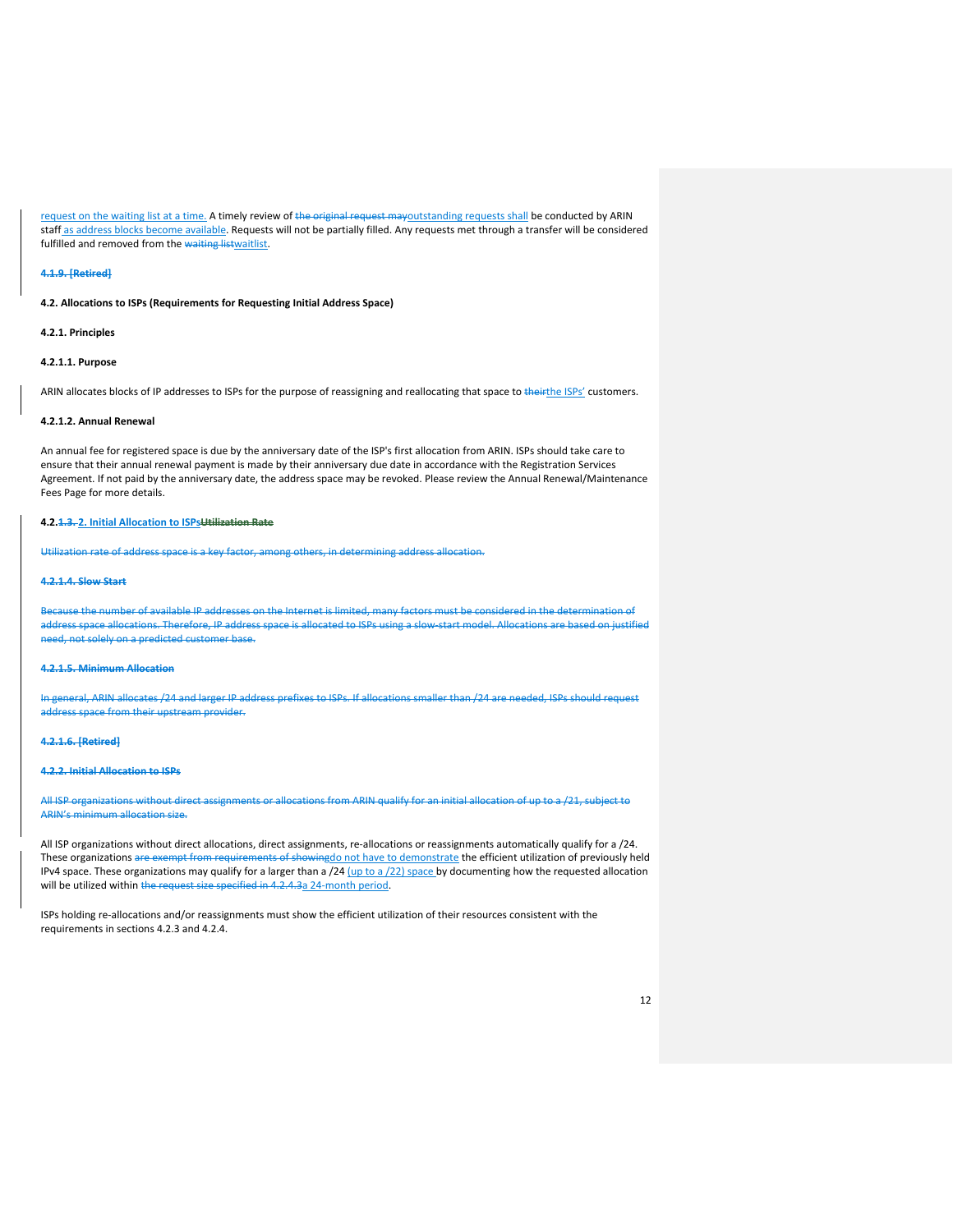#### **4.2.3. Reassigning and Reallocating Address Space to Customers**

## **4.2.3.1. Efficient Utilization**

ISPs are required to apply a utilization efficiency criterion in providing address space to their customers. To this end, ISPs should have documented justification available for each reassignment and reallocation. ARIN may request this justification at any time. If justification is not provided, future receipt ofrequests for allocations may be impacteddenied in whole or in part.

## **4.2.3.2. VLSM**

To increase utilization efficiency of IPv4 address space, ISPs reassigning IP address space to their customers should require their customers to use variable length subnet mask (VLSM) and classless technologies (CIDR) within their networks. ISPs should issue blocks smaller than /24 wherever feasible.

## **4.2.3.3. Contiguous Blocks**

IP addresses are allocated to ISPs in contiguous blocks, which should remain intact. Fragmentation of blocks is discouraged. To avoid fragmentation, ISPs are encouraged to require their customers to return address space if they change ISPs. Therefore, if a customer moves to another service provider or otherwise terminates a contract with an ISP, it is recommended that the customer return the network addresses to the ISP and renumber into the new provider's address space. The original ISP should allow sufficient time for the renumbering process to be completed before requiring the address space to be returned.

#### **4.2.3.4. Downstream Customer Adherence**

ISPs must require their downstream customers to adhere to the following eriteriacriterion:

#### **4.2.3.4.1. Utilization**

Reassignment and reallocation information for prior allocations must show that each customer meets the 80% utilization criteria and must be available via SWIP / a distributeddirectory service which meets the standards set forth in section 3.2 prior to your issuing thembeing issued additional space.

#### **4.2.3.4.2. Downstream ISPs**

Customers must follow ARIN policy for ISPs.

## **4.2.3.5. [Retired]**

## **4.2.3.6. Reassignments to Multihomed Downstream Customers**

Under normal circumstances an ISP is required to determine the prefix size of theira reassignment to a downstream customer according to the guidelines set forth in RFC 2050. Specifically, a downstream customer justifies theirthe reassignment by demonstrating they haveit has an immediate requirement for 25% of the IP addresses being assigned, and that they haveit has a plan to utilize 50% of their assignment within one year of its receipt. This policy allows a downstream customer's multihoming requirement to serve as justification for a /24 reassignment from theirthe upstream ISP, regardless of host requirements. Downstream customers must provide contact information for all of their upstream providers to the ISP from whom they are requesting a /24. The ISP will then verify the customer's multihoming requirement and may assign the customer a /24, based on this policy. CustomersA customer may receive a /24 from only one of theirits upstream providers under this policy without providing additional justification. ISPs may demonstrate they have made an assignment to a downstream customer under this policy by supplying ARIN with the information they collected from the customer, as described above, or by identifying the AS number of the customer. This information may be requested by ARIN staff when reviewing an ISP's utilization during theirassociated with a request for additional IP addresses space.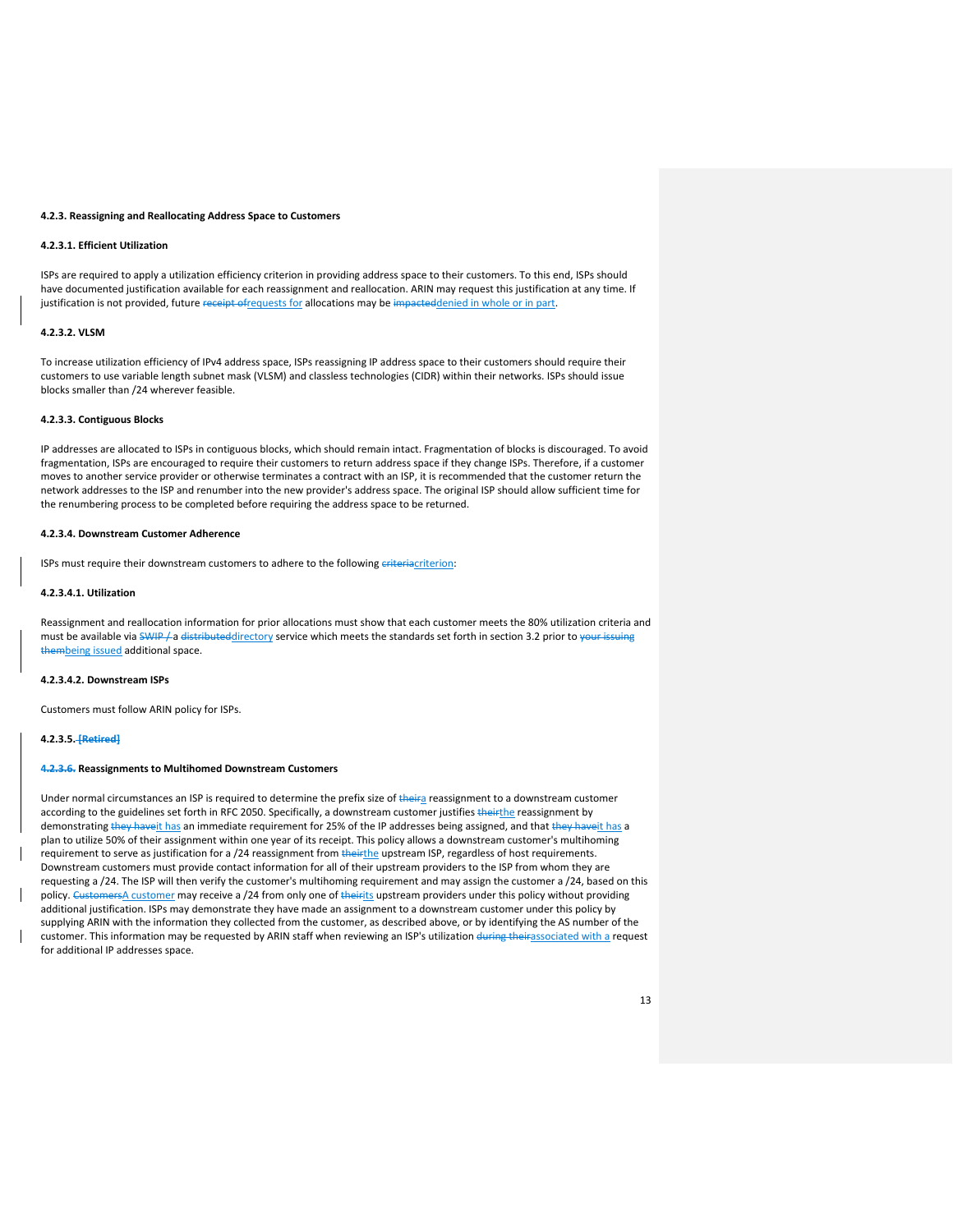## **4.2.3.76. Registration**

ISPs are required to demonstrate efficient use of IP address space allocations by providing appropriate documentation, including but not limited to assignment histories, showing their efficient use.

## **4.2.3.76.1. Reassignment and Reallocation Information**

Each IPv4 reassignment or reallocation containing a /29 or more addresses shall be registered via SWIP or a directory services system which meets the standards set forth in section 3.2.

Reassignment registrations must include each customer name, except where specifically exempted by this policy. Reassignment registrations shall only include point of contact (POC) information if either: (1) requested by the customer; or (2) the reassigned block is intended to be routed and announced outside of the provider's network.

Reallocation registrations must contain the customer's organization name and appropriate point of contact (POC) information.

#### **4.2.3.76.2. Reassignments and Reallocations Visible Within Seven Days**

All reassignments and reallocations shall be made visible as required in section 4.2.3.76.1 within seven calendar days of reassignment or reallocation.

## **4.2.3.76.3. Residential Subscribers**

#### **4.2.3.76.3.1. [Retired]**

#### **4.2.3.7.3.2. Residential Customer Privacy**

To maintain the privacy of their residential customers, an organization with downstream residential customers holding /29 and larger blocks may substitute that organization's name for the customer's name, e.g. 'Private Customer - XYZ Network', and the customer's street address may read 'Private Residence'. Each private downstream residential reassignment must have accurate upstream Abuse and Technical POCs visible on the WHOIS or Distributed Information Service record for that block.

## **4.2.3.87. Reassignments for Third Party Internet Access (TPIA) over Cable**

IP addresses reassigned by an ISP to an incumbent cable operator for use with Third Party Internet Access (TPIA) will be counted as fully used once they are assigned to equipment by the underlying cable carrier provided they meet the following requirements:

- initial assignments to each piece of hardware represent the smallest subnet reasonably required to deploy service to the customer base served by the hardware
- additional assignments to each piece of hardware are made only when all previous assignments to that specific piece of hardware are at least 80% used and represent a 24 month supply
- IP allocations issued through 4.2.3.87 are non-transferable via section 8.3 and section 8.4 for a period of 36 months. In the case of a section 8.2 transfer the IP assignment must be utilized for the same purpose or needs based justification at a rate consistent with intended use.

#### **4.2.4. ISP Additional Requests**

## **4.2.4.1. Utilization Percentage (80%)**

ISPsAn ISP must have efficiently utilized all allocations, in aggregate, to at least 80% and at least 50% of every allocation in order to receive additional space. This includes all space reassigned or reallocated to theirits customers.

**4.2.4.2. Return Address Space as Agreed**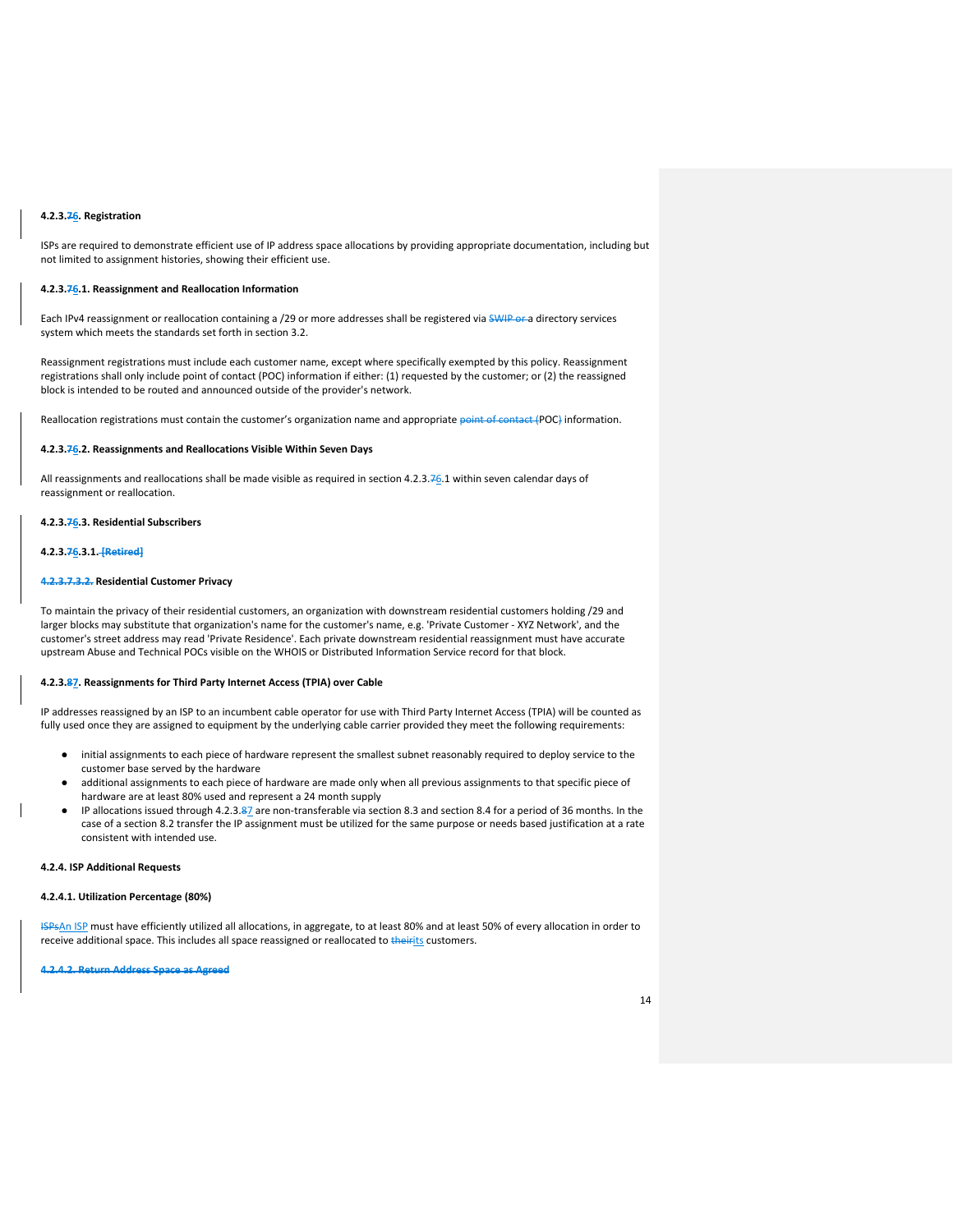Return prior address space designated for return as agreed.

**4.2.**

## **4.3. Request Size**

ISPs may request up to a 24-month supply of IPv4 addresses.

**4.2.4.4. [Retired]**

**4.2.5., 4.2.6. [Retired]**

## **4.3. End-users - Assignments to End-users**

## **4.3.1. PrinciplesEnd-users**

ARIN assigns blocks of IP addresses to end-users who request address space for their internal use in running their own networks, but not for sub-delegation of those addresses outside their organization. End-users must meet the requirements described in these guidelines for justifying the assignment of an address block.

## **4.3.2. Utilization RateMinimum Assignment**

ARIN's minimum assignment for end-user organizations is a /24.

End-user organizations without direct assignments or allocations from ARIN qualify for an initial assignment of ARIN's minimum assignment size.

## An organization**4.3.3. Utilization Rate**

Organizations may qualify for a larger initial allocationassignment by providing appropriate details to verify theirits 24-month growth projection.

The basic criterion that must be met is, including a 50% utilization rate within 24 months.

A greater utilization rate may be required based on individual network requirements.

**4.3.4. Additional Considerations**

End-users may qualify for address space under other policies such as Micro-allocation [4.4].

## **4.3.5.4.3.3. Non-connected Networks**

End-users not currently connected to an ISP and/or not planning to be connected to the Internet are encouraged to use private IP address numbers reserved for non-connected networks (se[e RFC 1918\)](https://www.arin.net/knowledge/rfc/rfc1918.txt). When private, non-connected networks require interconnectivity and the private IP address numbers are ineffective, globally unique addresses may be requested and used to provide this interconnectivity.

## **4.3.64. Additional Assignments**

#### **4.3.64.1. Utilization Requirements for Additional Assignment**

End-users must have efficiently utilized all assignments, in aggregate, to at least 80% and at least 50% of every assignment in order to receive additional space, and must provide ARIN with utilization details.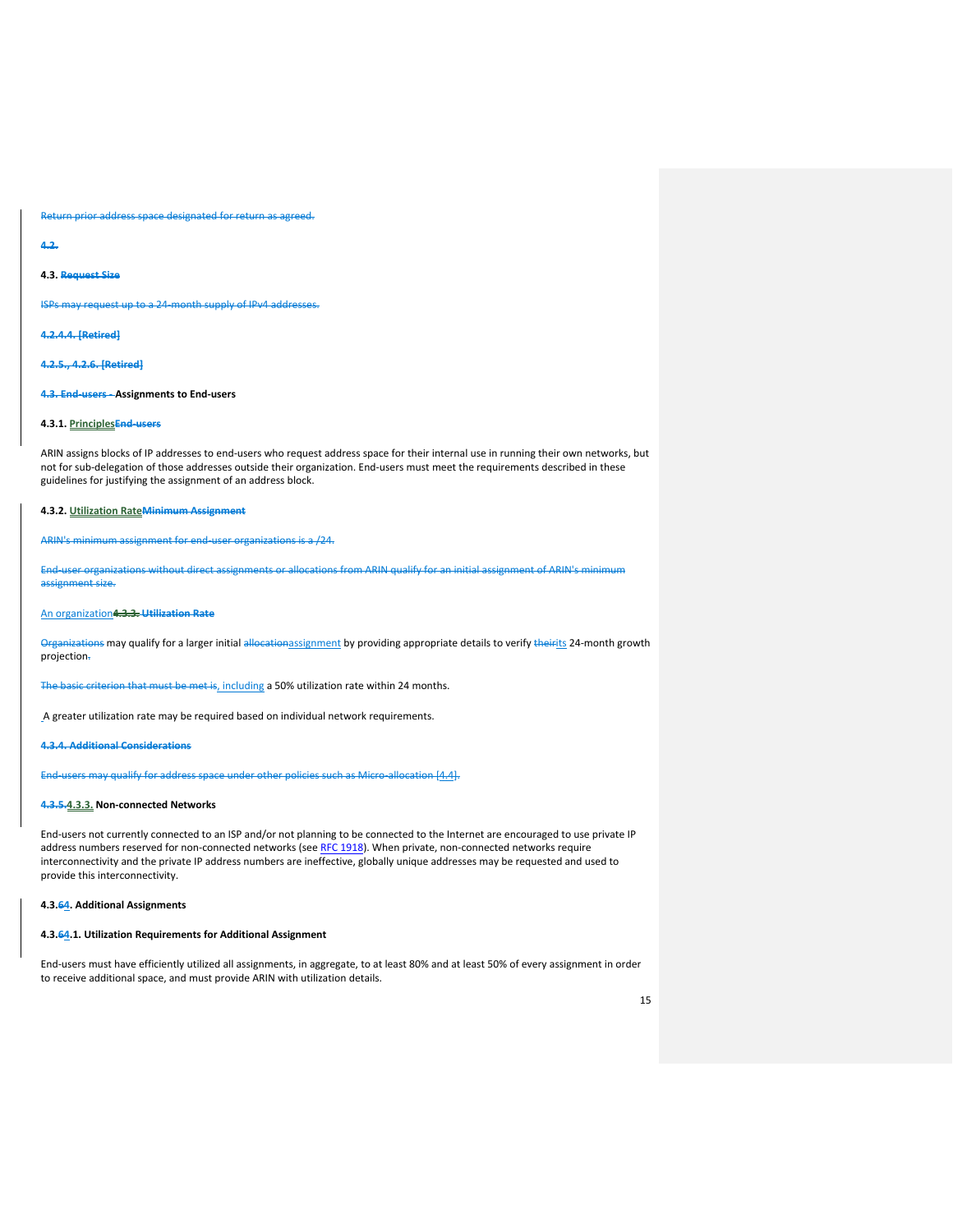#### **4.4. Micro-allocation**

ARIN will make IPv4 micro-allocations to critical infrastructure providers of the Internet, including public exchange points, core DNS service providers (e.g. ICANN-sanctioned root and ccTLD operators) as well as the RIRs and IANA. These allocations will be no smaller than a /24. Multiple allocations may be granted in certain situations.

Exchange point allocations MUSTmust be allocated from specific blocks reserved only for this purpose. All other micro-allocations WHLL-Will be allocated out of other blocks reserved for micro-allocation purposes. ARIN will make a list of these blocks publicly available.

Exchange point operators must provide justification for the allocation, including: connection policy, location, other participants (minimum of three total), ASN, and contact information. ISPs and other organizations receiving these micro-allocations will be charged under the ISP fee schedule, while end-users will be charged under the fee schedule for end-users. This policy does not preclude exchange point operators from requesting address space under other policies.

ARIN will place an equivalent of a /15 of IPv4 address space in a reserve for Critical Infrastructure, as defined in section 4.4.

ICANN-sanctioned gTLD operators may justify up to the equivalent of an IPv4 /23 block for each authorized new gTLD, allocated from the free pool or received via transfer, but not from the above reservation. This limit of a /23 equivalent per gTLD does not apply to gTLD allocations made under previous policy.

#### **4.5. Multiple Discrete Networks**

OrganizationsAn organization with multiple discrete networks desiring to request new or additional address space under a single Organization ID must meet the following criteria:

- 1. The organization shall be a single entity and not a consortium of smaller independent entities.
- 2. The organization must have compelling criteria for creating discrete networks. Examples of a discrete network might
	- include:
		- 1. Regulatory restrictions for data transmission,
		- 2. Geographic distance and diversity between networks,
		- 3. Autonomous multihomed discrete networks.
- 3. The organization must keep detailed records on how it has allocated space to each location, including the date of each allocation.
- 4. When applying for additional internet address registrationsdelegations from ARIN, the organization must demonstrate utilization greater than 50% of both the last block allocated and the aggregate sum of all blocks allocated from ARIN to that organization. If an organization is unable to satisfy this 50% minimum utilization criteria, the organization may alternatively qualify for additional internet address registrations by having all unallocateddelegations if any blocks of addressesaddress space not allocated to a location are smaller than ARIN's-current minimum allocation size.
- 5. The organization may not allocate additional address space to a location until each of that location's address blocks are 80% utilized.
- 6. The organization should notify ARIN at the time of theits request their desirefor address space of its intention to apply this policy to theirits account.
- 7. Upon verification that the organization has shown evidence of deployment of the new discrete network site, the new network(s) shall be allocated the minimum allocation size applicable under section 4.2.1.5ARIN policy.

#### **4.6., 4.7., 4.8., 4.9. [Retired]**

#### **4.10. Dedicated IPv4 block to Facilitate IPv6 Deployment**

ARIN shall allocate a contiguous /10 from its last /8 IPv4 allocation from IANA. This IPv4 block will be set aside and dedicated to facilitate IPv6 deployment. Allocations and assignments from this block must be justified by immediate IPv6 deployment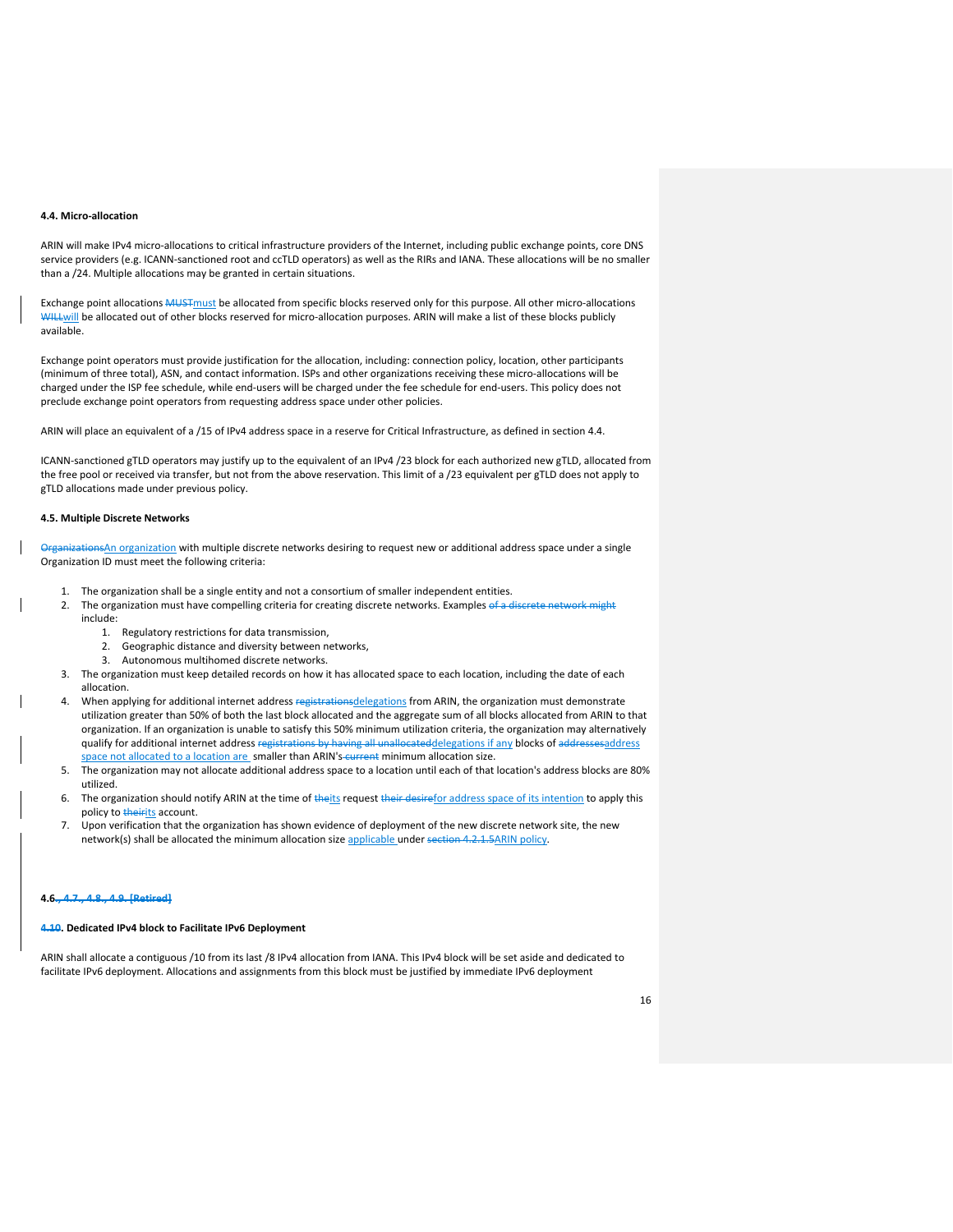requirements. Examples of such needs include: IPv4 addresses for key dual stack DNS servers, and NAT-PT or NAT464 translators. ARIN staff will use their discretion when evaluating justifications.

ThisThe block size allocated will be subject to a minimum and maximum size allocation of /24. ARIN should use sparse allocation when possible within that /10 block.

In order to receive an allocation or assignment under this policy:

- the applicant may not have received resources under this policy in the preceding six months, except to the extent that the applicant is requesting resources for a discrete network in respect of which it has not received any resources under this policy in the preceding six months;
- previous allocations/assignments under this policy must continue to meet the justification requirements of this policy;
- previous allocations/assignments under this policy must be utilized to at least 80% to obtain an additional allocation or assignment;
- the applicant must demonstrate that no other allocations or assignments will meet this need.
- An applicant requesting multiple allocations under this policy to support Multiple Discrete Networks, as defined under Section 4.5, may not receive more than the equivalent of a /21 of IPv4 address space in any one six-month period hereunder.

```
●
```
## **5. AS Numbers**

There are a limited number of available Autonomous System Numbers (AS Numbers), therefore, it is important to determine which sites require unique AS Numbers and which do not. Sites that do not require a unique AS Number should use one or more of the AS Numbers reserved for private use. Those numbers are: 64512 through 65534 and 4200000000 through 4294967294 inclusive.

In order to be assigned an AS Number, each requesting organization must provide ARIN with verification that it has one of the following:

- 1. A unique routing policy (its policy differs from its border gateway peers)
- 2. A multihomed site.

AS Numbers are issued based on current need. An organization should request an AS Number only when it is already multihomed or will immediately become multihomed.

## **5.1. [Retired]**

**6. IPv6**

## **6.1. Introduction**

#### **6.1.1. Overview**

This document describes policies for the allocation and assignment of globally-unique Internet Protocol Version 6 (IPv6) address space. It updates and obsoletes the existing Provisional IPv6 Policies in effect since 1999. Policies described in this document are intended to be adopted by each registry. However, adoption of this document does not preclude local variations in each region or area.

RFC 2373, RFC 2373bis designate 2000::/3 to be global unicast address space that IANA may allocate to the RIRs. In accordance with RFC 2928, RFC 2373bis, IAB-Request, IANA has allocated initial ranges of global unicast IPv6 address space from the 2001::/16 address block to the existing RIRs. This document concerns the initial and subsequent allocations of the 2000::/3 unicast address space, for which RIRs formulate allocation and assignment policies.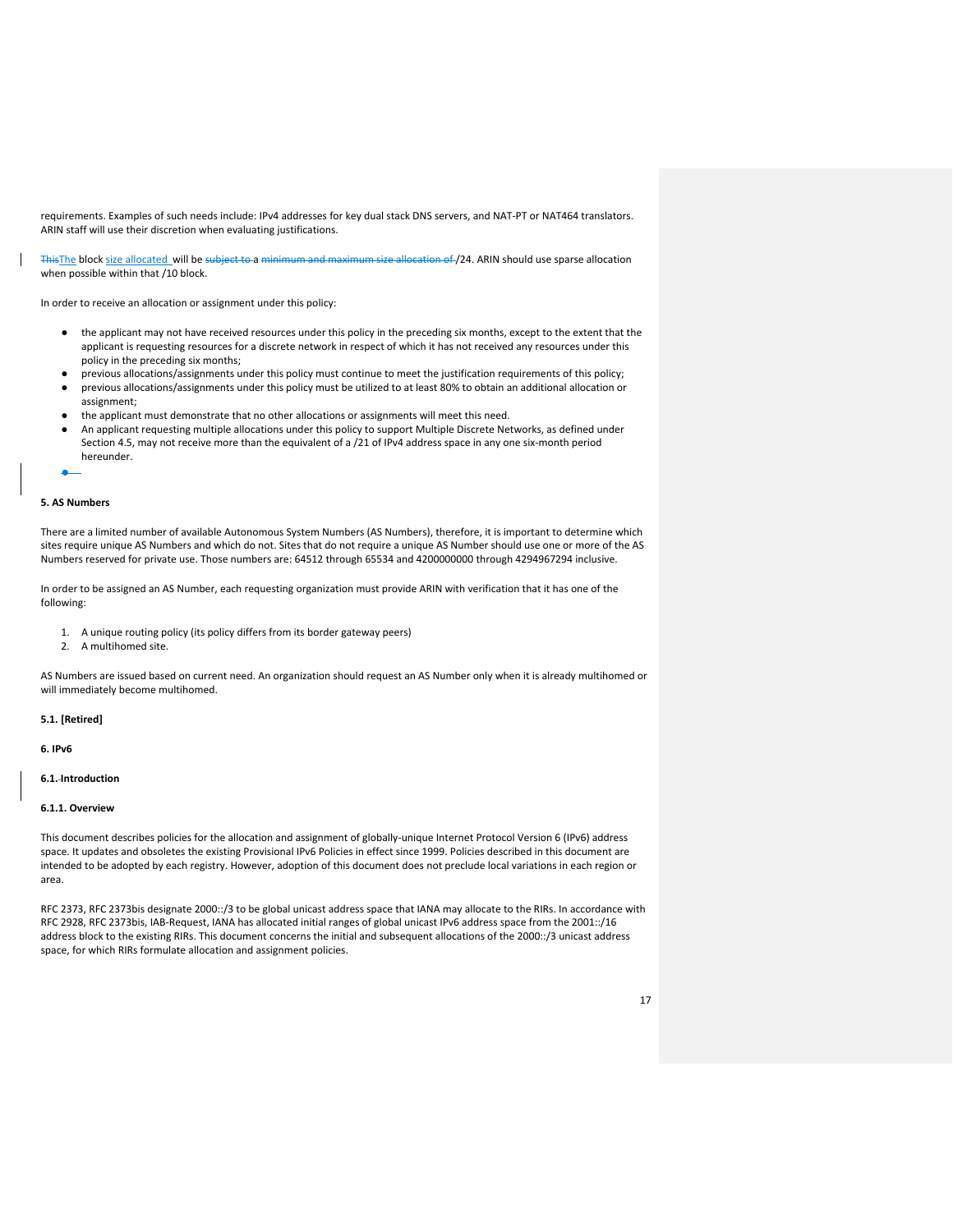#### **6.2. [Retired]**

## **6.3. Goals of IPv6 Address Space Management**

## **6.3.1. Goals**

IPv6 address space is a public resource that must be managed in a prudent manner with regards to the long-term interests of the internet. Responsible address space management involves balancing a set of sometimes competing goals. The following are the goals relevant to IPv6 address policy.

## **6.3.2. Uniqueness**

Every assignment and/or allocation of address space must guarantee uniqueness worldwide. This is an absolute requirement for ensuring that every public host on the Internet can be uniquely identified.

## **6.3.3. Registration**

Internet address space must be registered in a registry database accessible to appropriate members of the Internet community. This is necessary to ensure the uniqueness of each Internet address and to provide reference information for Internet troubleshooting at all levels, ranging from all RIRs and IRs to end users.

The goal of registration should be applied within the context of reasonable privacy considerations and applicable laws.

## **6.3.4. Aggregation**

Wherever possible, address space should be distributed in a hierarchical manner, according to the topology of network infrastructure. This is necessary to permit the aggregation of routing information by ISPs, and to limit the expansion of Internet routing tables.

This goal is particularly important in IPv6 addressing, where the size of the total address pool creates significant implications for both internal and external routing.

IPv6 address policies should seek to avoid fragmentation of address ranges.

Further, RIRs should apply practices that maximize the potential for subsequent allocations to be made contiguous with past allocations currently held. However, there can be no guarantee of contiguous allocation.

#### **6.3.5. Conservation**

Although IPv6 provides an extremely large pool of address space, address policies should avoid unnecessarily wasteful practices. Requests for address space should be supported by appropriate documentation and stockpiling of unused addresses should be avoided.

## **6.3.6. Fairness**

All policies and practices relating to the use of public address space should apply fairly and equitably to all existing and potential members of the Internet community, regardless of their location, nationality, size or any other factor.

## **6.3.7. Minimized Overhead**

It is desirable to minimize the overhead associated with obtaining address space. Overhead includes the need to go back to RIRs for additional space too frequently, the overhead associated with managing address space that grows through a number of small successive incremental expansions rather than through fewer, but larger, expansions.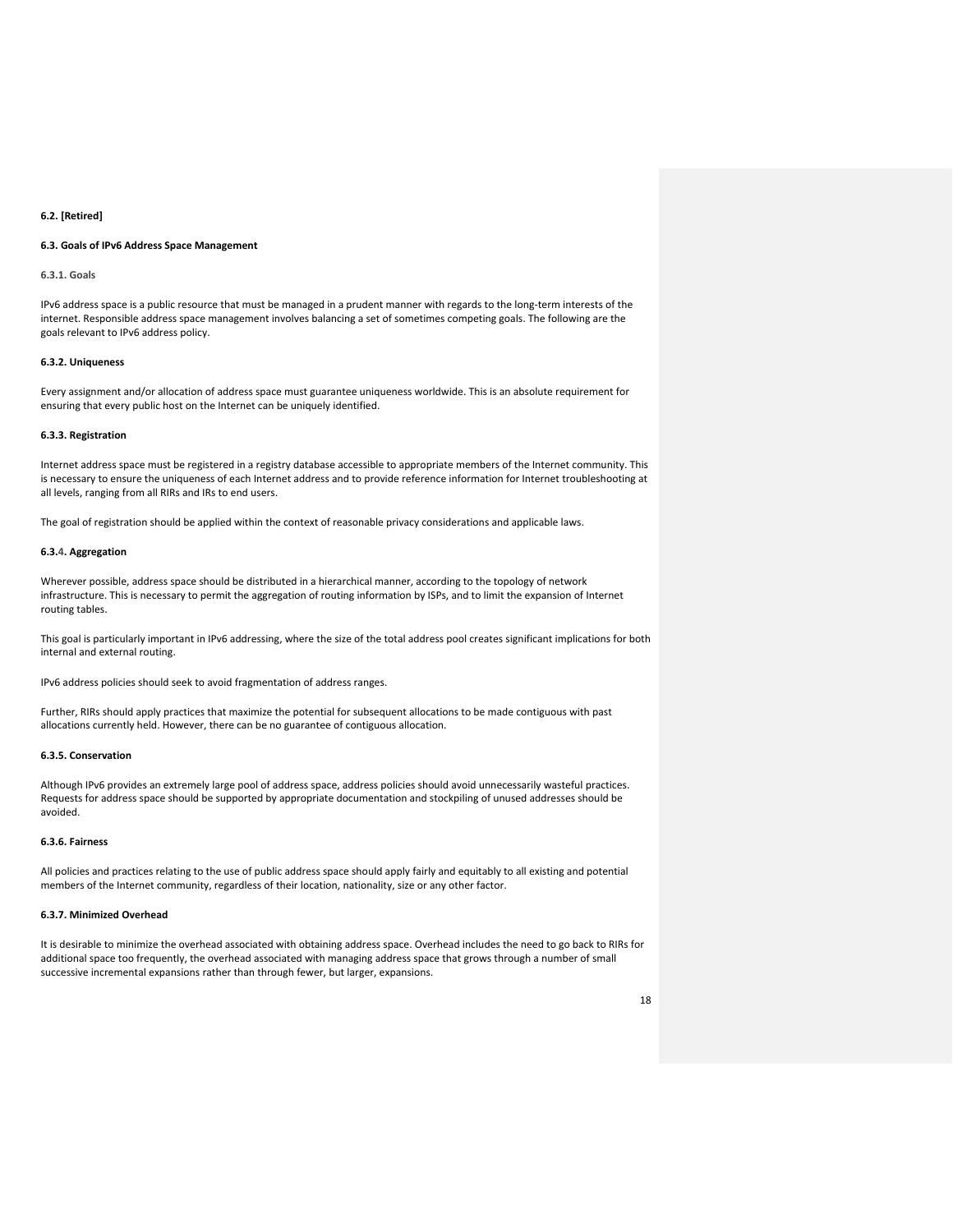#### **6.3.8. Conflict of Goals**

The goals described above will often conflict with each other, or with the needs of individual IRs or end users. All IRs evaluating requests for allocations and assignments must make judgments, seeking to balance the needs of the applicant with the needs of the Internet community as a whole.

In IPv6 address policy, the goal of aggregation is considered to be the most important.

## **6.4. IPv6 Policy Principles**

To address the goals described in the previous section, the policies in this document discuss and follow the basic principles described below.

## **6.4.1. Address Space Not to be Considered Property**

It is contrary to the goals of this document and is not in the interests of the Internet community as a whole for address space to be considered freehold property.

The policies in this document are based upon the understanding that globally-unique IPv6 unicast address space is allocated/assigned for use rather than owned.

## **6.4.2. Routability Not Guaranteed**

There is no guarantee that any address allocation or assignment will be globally routable.

However, RIRs must apply procedures that reduce the possibility of fragmented address space which may lead to a loss of routability.

## **6.4.3. [Retired]**

## **6.4.4. Consideration of IPv4 Infrastructure**

Where an existing IPv4 service provider requests IPv6 space for eventual transition of existing services to IPv6, the number of present IPv4 customers may be used to justify a larger request than would be justified if based solely on the IPv6 infrastructure.

## **6.5. Policies for Allocations and Assignments**

## **6.5.1. Terminology**

- a. The terms ISP and LIR are used interchangeably in this document and any use of either term shall be construed to include both meanings.
- b. The term nibble boundary shall mean a network mask which aligns on a 4-bit boundary (in slash notation, /n, where n is evenly divisible by 4, allowing unit quantities of X such that 2^n=X where n is evenly divisible by 4, such as 16, 256, 4096, etc.)

## **6.5.2. Initial allocation to LIRs**

## **6.5.2.1. Size**

- a. All allocations shall be made on nibble boundaries.
- b. In no case shall an LIR receive smaller than a /32 unless they specifically request a /36. In no case shall an ISP receive more than a /16 initial allocation.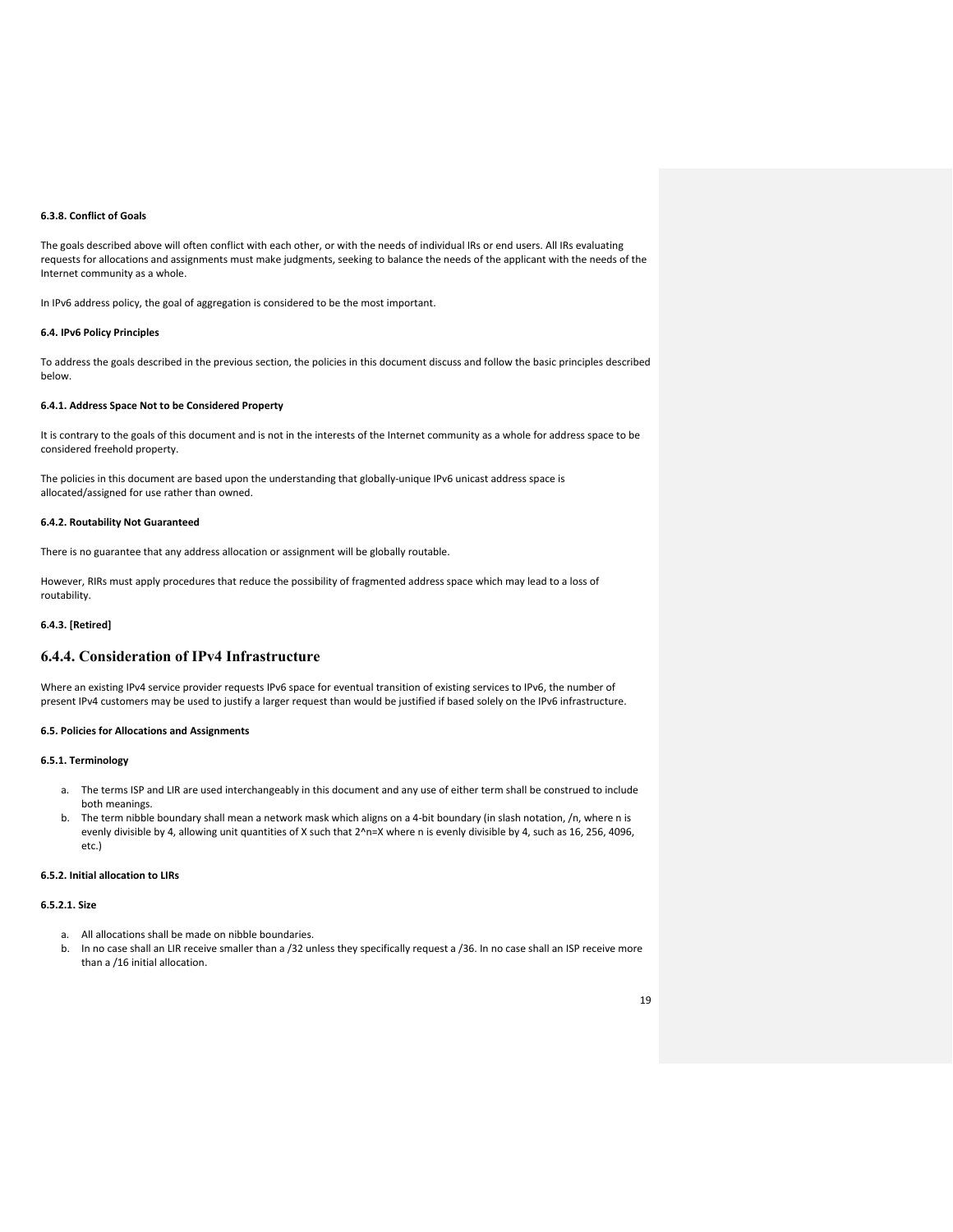c. The maximum allowable allocation shall be the smallest nibble-boundary aligned block that can provide an equally sized nibble-boundary aligned block to each of the requesters serving sites large enough to satisfy the needs of the requesters largest single serving site using no more than 75% of the available addresses.

This calculation can be summarized as /N where  $N = P-(X+Y)$  and P is the organization's Provider Allocation Unit X is a multiple of 4 greater than 4/3\*serving sites and Y is a multiple of 4 greater than 4/3\*end sites served by largest serving site. d. For purposes of the calculation in (c), an end site which can justify more than a /48 under the end-user assignment criteria

- in 6.5.8 shall count as the appropriate number of /48s that would be assigned under that policy. e. For purposes of the calculation in (c), an LIR which has subordinate LIRs shall make such reallocations according to the same
- policies and criteria as ARIN. In such a case, the prefixes necessary for such a reallocation should be treated as fully utilized in determining the block sizing for the parent LIR. LIRs which do not receive resources directly from ARIN will not be able to make such reallocations to subordinate LIRs and subordinate LIRs which need more than a /32 shall apply directly to ARIN.
- f. An LIR is not required to design or deploy their network according to this structure. It is strictly a mechanism to determine the largest IP address block to which the LIR is entitled.

## **6.5.2.2. Qualifications**

An organization qualifies for an allocation under this policy if they meet any of the following criteria:

- Have a previously justified IPv4 ISP allocation from ARIN or one of its predecessor registries or can qualify for an IPv4 ISP allocation under current criteria.
- b. Are currently multihomed for IPv6 or will immediately become multihomed for IPv6 using a valid assigned global AS number.

In either case, they will be making reassignments or reallocations from allocation(s) under this policy to other organizations.

c. Provide ARIN a reasonable technical justification indicating why an allocation is necessary. Justification must include the intended purposes for the allocation and describe the network infrastructure the allocation will be used to support. Justification must also include a plan detailing anticipated reassignments and reallocations to other organizations or customers for one, two and five year periods, with a minimum of 50 assignments within 5 years.

## **6.5.3. Subsequent Allocations to LIRs**

- a. Where possible ARIN will make subsequent allocations by expanding the existing allocation.
- b. An LIR qualifies for a subsequent allocation if they meet any of the following criteria:
	- o Shows utilization of 75% or more of their total address space
	- $\circ$  Shows utilization of more than 90% of any serving site<br> $\circ$  Has allocated more than 90% of their total address spa
	- Has allocated more than 90% of their total address space to serving sites, with the block size allocated to each serving site being justified based on the criteria specified in section 6.5.2
- c. If ARIN can not expand one or more existing allocations, ARIN shall make a new allocation based on the initial allocation criteria above. The LIR is encouraged, but not required to renumber into the new allocation over time and return any allocations no longer in use.
- d. If an LIR has already reached a /12 or more, ARIN will allocate a single additional /12 rather than continue expanding nibble boundaries.

## **6.5.3.1. Subsequent Allocations for Transition**

Subsequent allocations will also be considered for deployments that cannot be accommodated by, nor were accounted for, under the initial allocation. Justification for the subsequent subnet size will be based on the plan and technology provided with a /24 being the maximum allowed for a transition technology. Justification for transitional allocations will be reviewed every 3 years and reclaimed if they are no longer in use for transitional purposes. All such allocations for transitional technology will be made from a block designated for this purpose.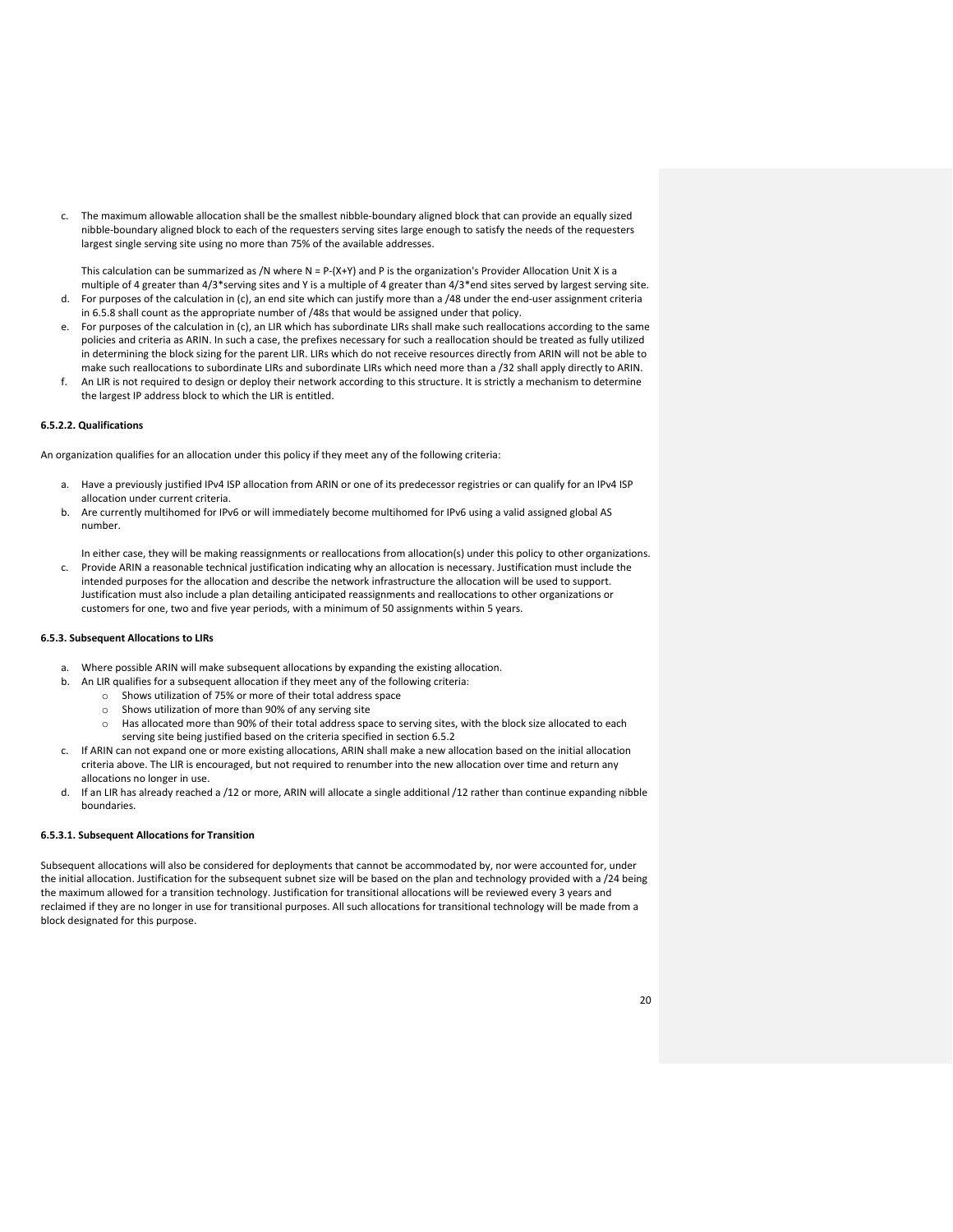#### **6.5.4. Reassignments from LIRs/ISPs**

Reassignments to end users shall be governed by the same practices adopted by the community in section 6.5.8 except that the requirements in 6.5.8.1 do not apply.

#### **6.5.4.1. Reassignment to Operator's Infrastructure**

An LIR may reassign up to a /48 per PoP as well as up to an additional /48 globally for its own infrastructure.

## **6.5.5. Registration**

ISPs are required to demonstrate efficient use of IP address space allocations by providing appropriate documentation, including but not limited to reassignment and reallocation histories, showing their efficient use.

## **6.5.5.1. Reassignment Information**

Each static IPv6 reassignment or reallocation containing a /47 or more addresses, or subdelegation of any size that will be individually announced, shall be registered in the WHOISa directory via SWIP or a distributed service which meets the standards set forth in section 3.2. Reassignment registrations shall include each client's organizational information, except where specifically exempted by this policy.

## **6.5.5.2. Reassignments and Reallocations Visible Within Seven Days**

All reassignments and reallocations shall be made visible as required in section 6.5.5.1 within seven calendar days of reassignment or reallocation.

#### **6.5.5.3. Residential Subscribers**

## **6.5.5.3.1. Residential Customer Privacy**

To maintain the privacy of their residential customers, an organization with downstream residential customers may substitute that organization's name for the customer's name, e.g. 'Private Customer - XYZ Network', and the customer's street address may read 'Private Residence'. Each private downstream residential reassignment must have accurate upstream Abuse and Technical POCs visible on the WHOIS or Distributed Information Service record for that block.

## **6.5.5.4. Registration Requested by Recipient**

If the downstream recipient of a static assignment of /64 or more addresses requests publishing of that assignment in ARIN's registration database, the ISP shall register that assignment as described in section 6.5.5.1.

## **6.5.6. [Retired]**

#### **6.5.7. Existing IPv6 Address Space Holders**

LIRs which received an allocation under previous policies which is smaller than what they are entitled to under this policy may receive a new initial allocation under this policy. If possible, ARIN will expand their existing allocation.

#### **6.5.8. Direct Assignments from ARIN to End-user Organizations**

## **6.5.8.1. Initial Assignment Criteria**

Organizations may justify an initial assignment for addressing devices directly attached to their own network infrastructure, with an intent for the addresses to begin operational use within 12 months, by meeting one of the following criteria: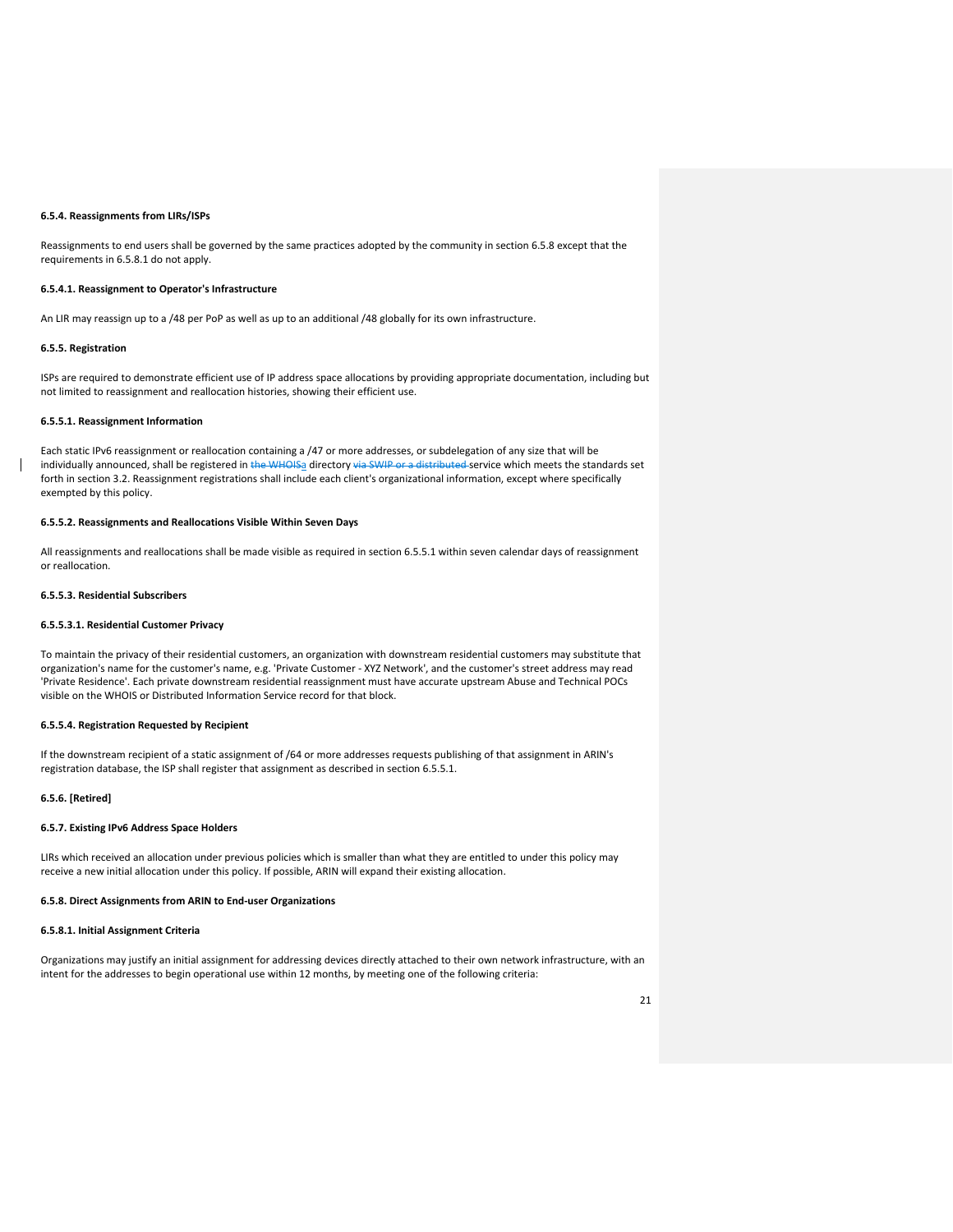- a. Having a previously justified IPv4 end-user assignment from ARIN or one of its predecessor registries, or;
- b. Currently being IPv6 Multihomed or immediately becoming IPv6 Multihomed and using an assigned valid global AS number, or;
- c. By having a network that makes active use of a minimum of 2000 IPv6 addresses within 12 months, or;
- d. By having a network that makes active use of a minimum of 200 /64 subnets within 12 months, or;
- e. By having a contiguous network that has a minimum of 13 active sites within 12 months, or;
- f. By providing a reasonable technical justification indicating why IPv6 addresses from an ISP or other LIR are unsuitable.

Examples of justifications for why addresses from an ISP or other LIR may be unsuitable include, but are not limited to:

- An organization that operates infrastructure critical to life safety or the functioning of society can justify the need for an assignment based on the fact that renumbering would have a broader than expected impact than simply the number of hosts directly involved. These would include: hospitals, fire fighting, police, emergency response, power or energy distribution, water or waste treatment, traffic management and control, etc.
- Regardless of the number of hosts directly involved, an organization can justify the need for an assignment if renumbering would affect 2000 or more individuals either internal or external to the organization.
- An organization with a network not connected to the Internet can justify the need for an assignment by documenting a need for guaranteed uniqueness, beyond the statistical uniqueness provided by ULA (see RFC 4193).
- An organization with a network not connected to the Internet, such as a VPN overlay network, can justify the need for an assignment if they require authoritative delegation of reverse DNS.

#### **6.5.8.2. Initial Assignment Size**

Organizations that meet at least one of the initial assignment criteria above are eligible to receive an initial assignment of /48. Requests for larger initial assignments, reasonably justified with supporting documentation, will be evaluated based on the number of sites in an organization's network and the number of subnets needed to support any extra-large sites defined below.

The initial assignment size will be determined by the number of sites justified below. An organization qualifies for an assignment on the next larger nibble boundary when their sites exceed 75% of the /48s available in a prefix. For example:

More than 1 but less than or equal to 12 sites justified, receives a /44 assignment;

More than 12 but less than or equal to 192 sites justified, receives a /40 assignment;

More than 192 but less than or equal to 3,072 sites justified, receives a /36 assignment;

More than 3,072 but less than or equal to 49,152 sites justified, receives a /32 assignment; etc...

## **6.5.8.2.1. Standard Sites**

A site is a discrete location that is part of an organization's network. A campus with multiple buildings may be considered as one or multiple sites, based on the implementation of its network infrastructure. For a campus to be considered as multiple sites, reasonable technical documentation must be submitted describing how the network infrastructure is implemented in a manner equivalent to multiple sites.

An organization may request up to a /48 for each site in its network, and any sites that will be operational within 12 months.

#### **6.5.8.2.2. Extra-large Sites**

In rare cases, an organization may request more than a /48 for an extra-large site which requires more than 16,384 /64 subnets. In such a case, a detailed subnet plan must be submitted for each extra-large site in an organization's network. An extra-large site qualifies for the next larger prefix when the total subnet utilization exceeds 25%. Each extra-large site will be counted as an equivalent number of /48 standard sites.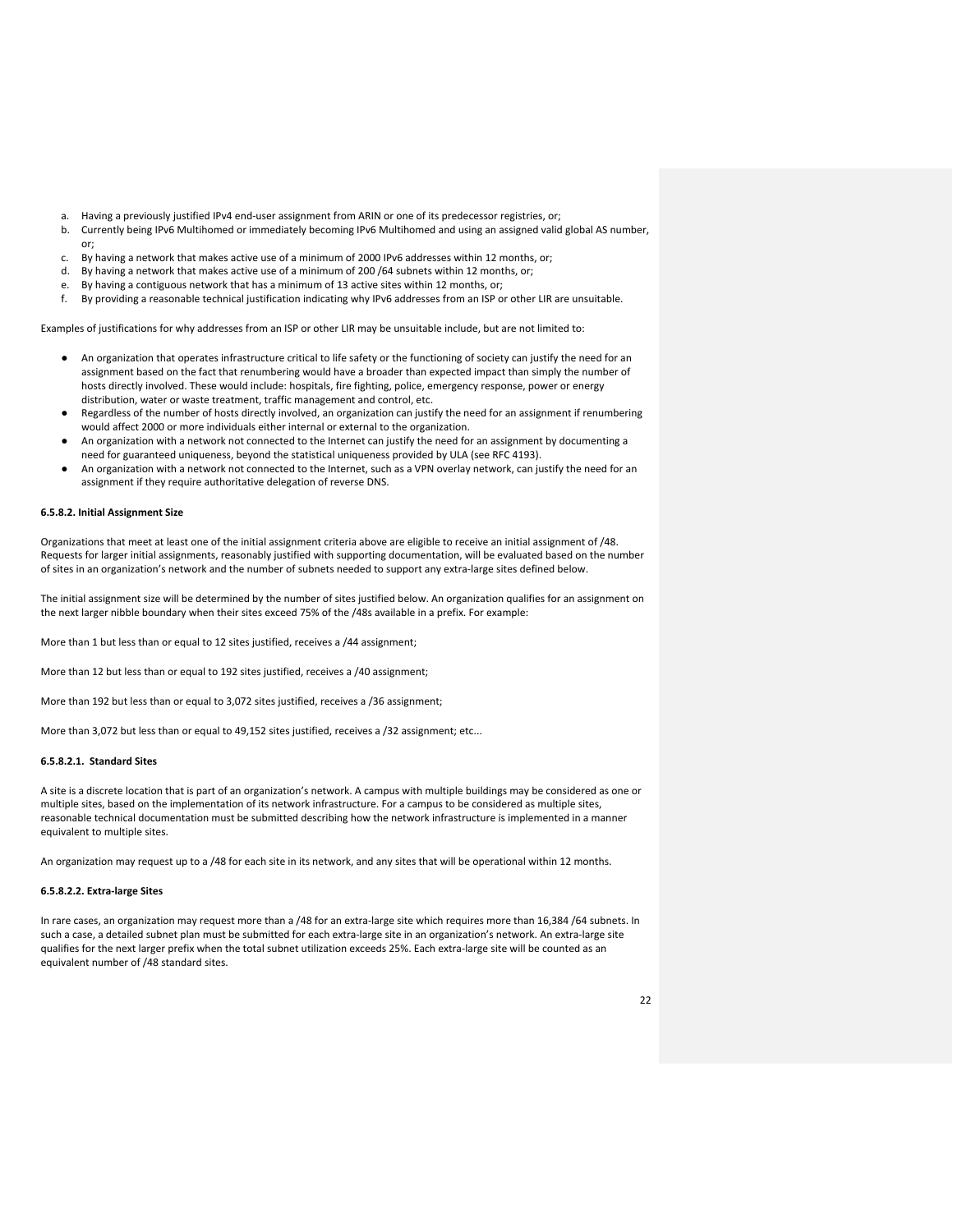## **6.5.8.3. Subsequent Assignments**

Requests for subsequent assignments with supporting documentation will be evaluated based on the same criteria as an initial assignment under 6.5.8.2 with the following modifications:

- a. A subsequent assignment is justified when the total utilization based on the number of sites justified exceeds 75% across all of an organization's assignments. If the organization received an assignment per section 6.11 IPv6 Multiple Discrete Networks, such assignments will be evaluated as if they were to a separate organization.
- b. When possible subsequent assignments will result it the expansion of an existing assignment by one or more nibble boundaries as justified.
- c. If it is not possible to expand an existing assignment, or to expand it adequately to meet the justified need, then a separate new assignment will be made of the size justified.

## **6.5.8.4. Consolidation and Return of Separate Assignments**

Organizations with multiple separate assignments should consolidate into a single aggregate, if feasible. If an organization stops using one or more of its separate assignments, any unused assignments must be returned to ARIN.

#### **6.5.9. Community Network Allocations**

While community networks would normally be considered to be ISP type organizations under existing ARIN criteria, they tend to operate on much tighter budgets and often depend on volunteer labor. As a result, they tend to be much smaller and more communal in their organization rather than provider/customer relationships of commercial ISPs. This section seeks to provide a policy that is more friendly to those environments by allowing community network to receive a smaller allocation than other LIRs or commercial ISPs.

Community networks may also qualify under section 6.5.2 as a regular LIR.

## **6.5.9.1. Qualification Criteria**

To qualify under this section, a community network must demonstrate to ARIN's satisfaction that it meets the definition of a community network under section 2.11 of the NRPM.

## **6.5.9.2. Allocation Size**

Community networks are eligible only to receive an allocation of /40 of IPv6 resources under this section. Community networks that wish to receive a larger initial allocation or any subsequent allocations must qualify as a regular LIR, see sections 6.5.2 or 6.5.3 respectively.

#### **6.5.9.3.** Reassignments by Community Networks

Similar to other LIRs, Community networks shall make reassignments to end-users in accordance with applicable policies, in particular, but not limited to sections 6.5.4 and 6.5.5. However, they shall not reallocate resources under this section.

## **6.6., 6.7., 6.8., 6.9. [Retired]**

**6.10. Micro-allocations**

## **6.10.1. Micro-allocations for Critical Infrastructure**

ARIN will make micro-allocations to critical infrastructure providers of the Internet, including public exchange points, core DNS service providers (e.g. ICANN-sanctioned root, gTLD, and ccTLD operators) as well as the RIRs and IANA. These allocations will be no longer than a /48. Multiple allocations may be granted in certain situations. - Exchange point allocations MUST be allocated from specific blocks reserved only for this purpose. All other micro-allocations WILL be allocated out of other blocks reserved for micro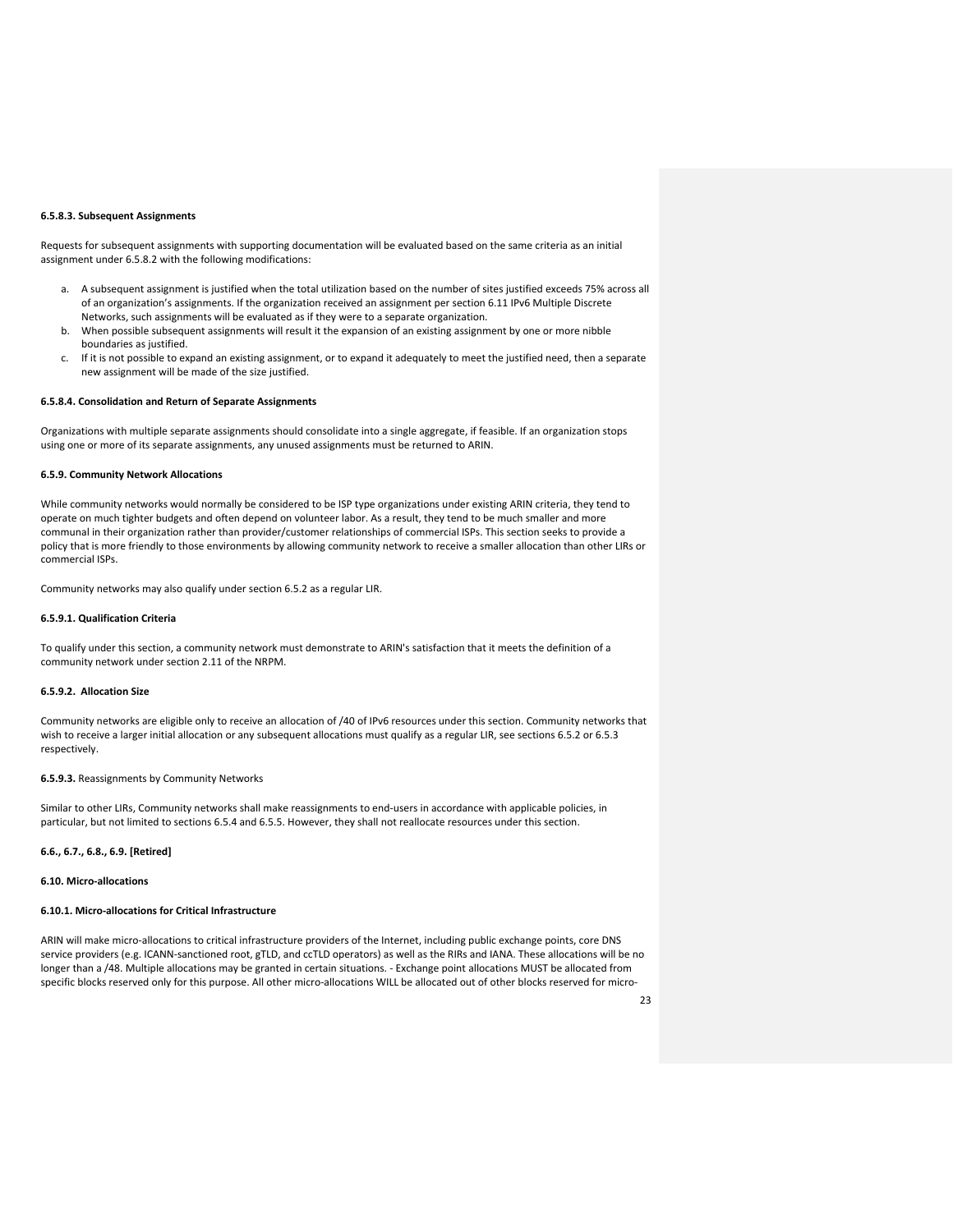allocation purposes. ARIN will make a list of these blocks publicly available. - Exchange point operators must provide justification for the allocation, including: connection policy, location, other participants (minimum of two total), ASN, and contact information. ISPs and other organizations receiving these micro-allocations will be charged under the ISP fee schedule, while end-users will be charged under the fee schedule for end-users. This policy does not preclude exchange point operators from requesting address space under other policies.

## **6.10.2. Micro-allocations for Internal Infrastructure**

Organizations that currently hold IPv6 allocations may apply for a micro-allocation for internal infrastructure. Applicant must provide technical justification indicating why a separate non-routed block is required. Justification must include why a sub-allocation of currently held IP space cannot be utilized. Internal infrastructure allocations must be allocated from specific blocks reserved only for this purpose.

## **6.11. IPv6 Multiple Discrete Networks**

Organizations with multiple discrete IPv6 networks desiring to request new or additional address space under a single Organization ID must meet the following criteria:

## **6.11.1 Single Entity**

The organization shall be a single entity and not a consortium of smaller independent entities.

## **6.11.2 Compelling Criteria**

The organization must have compelling criteria for creating discrete networks. Examples of a discrete network might include:

- Regulatory restrictions for data transmission,
- Geographic distance and diversity between networks,
- Autonomous multihomed discrete networks.

## **6.11.3 Detailed Records**

The organization must keep detailed records on how it has allocated space to each location, including the date of each allocation.

## **6.11.4 Included in Request**

The organization should notify ARIN at the time of the request their desire to apply this policy to their account. Requests for additional space:

- 1. Organization must specify on the application which discrete network(s) the request applies to
- 2. Each network will be judged against the existing utilization criteria specified in 6.5.2 and 6.5.3 as if it were a separate organization, rather than collectively as would be done for requests outside of this policy.

## **7. [Retired]**

## **8. Transfers**

## **8.1. Principles**

Number resources are nontransferable and are not assignable to any other organization unless ARIN has expressly and in writing approved a request for transfer. ARIN is tasked with making prudent decisions on whether to approve the transfer of number resources.

It should be understood that number resources are not 'sold' under ARIN administration. Rather, number resources are assigned to an organization for its exclusive use for the purpose stated in the request, provided the terms of the Registration Services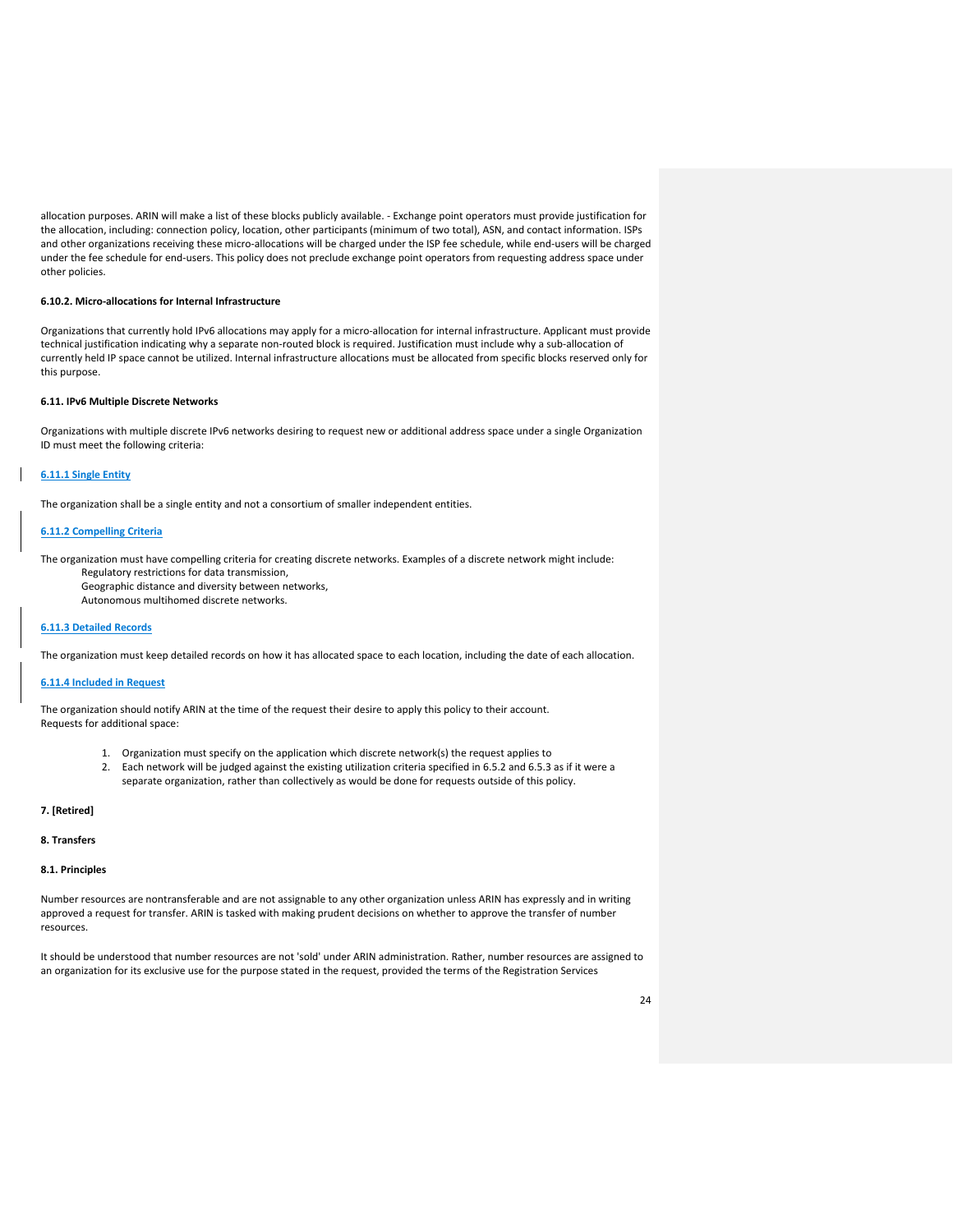Agreement continue to be met and the stated purpose for the number resources remains the same. Number resources are administered and assigned according to ARIN's published policies.

Number resources are issued, based on justified need, to organizations, not to individuals representing those organizations. Thus, if a company goes out of business, regardless of the reason, the point of contact (POC) listed for the number resource does not have the authority to sell, transfer, assign, or give the number resource to any other person or organization. The POC must notify ARIN if a business fails so the assigned number resources can be returned to the available pool of number resources if a transfer is not requested and justified.

## **8.2. Mergers, Acquisitions, and Reorganizations**

ARIN will consider requests for the transfer of number resources in the case of mergers, acquisitions, and reorganizations under the following conditions:

- The current registrant must not be involved in any dispute as to the status of the resources to be transferred.
- The new entity must sign an RSA covering all resources to be transferred.
- The resources to be transferred will be subject to ARIN policies.
- The minimum transfer size is the smaller of the original allocation size or the applicable minimum allocation size in current policy.
- The Internet number resources being transferred as part of an 8.2 transfer will not be subject to a needs-based assessment during the process of the 8.2 transfer.
- ●

## AND one or more of the following:

The recipient must provide evidence that they have acquired the assets that use the resources to be transferred from the current registrant.

OR

● The recipient must show that they have acquired the entire entity which is the current registrant.

## **8.3. Transfers Between Specified Recipients Within the ARIN Region**

In addition to transfers under section 8.2, IPv4 numbers resources and ASNs may be transferred according to the following conditions.

Conditions on source of the transfer:

- The source entity must be the current registered holder of the IPv4 address resources, and not be involved in any dispute as to the status of those resources.
- The source entity must not have received a transfer, allocation, or assignment of IPv4 number resources from ARIN for the 12 months prior to the approval of a transfer request. This restriction does not include 8.2 transfers.
- Address resources from a reserved pool (including those designated in Section 4.4 and 4.106) are not eligible for transfer.

Conditions on recipient of the transfer:

- The recipients must meet the transfer requirements as defined in section 8.5.
- The resources transferred will be subject to current ARIN policies.

#### **8.4. Inter-RIR Transfers to Specified Recipients**

Inter-regional transfers of IPv4 number resources and ASNs may take place only via RIRs who agree to the transfer and share reciprocal, compatible needs-based policies.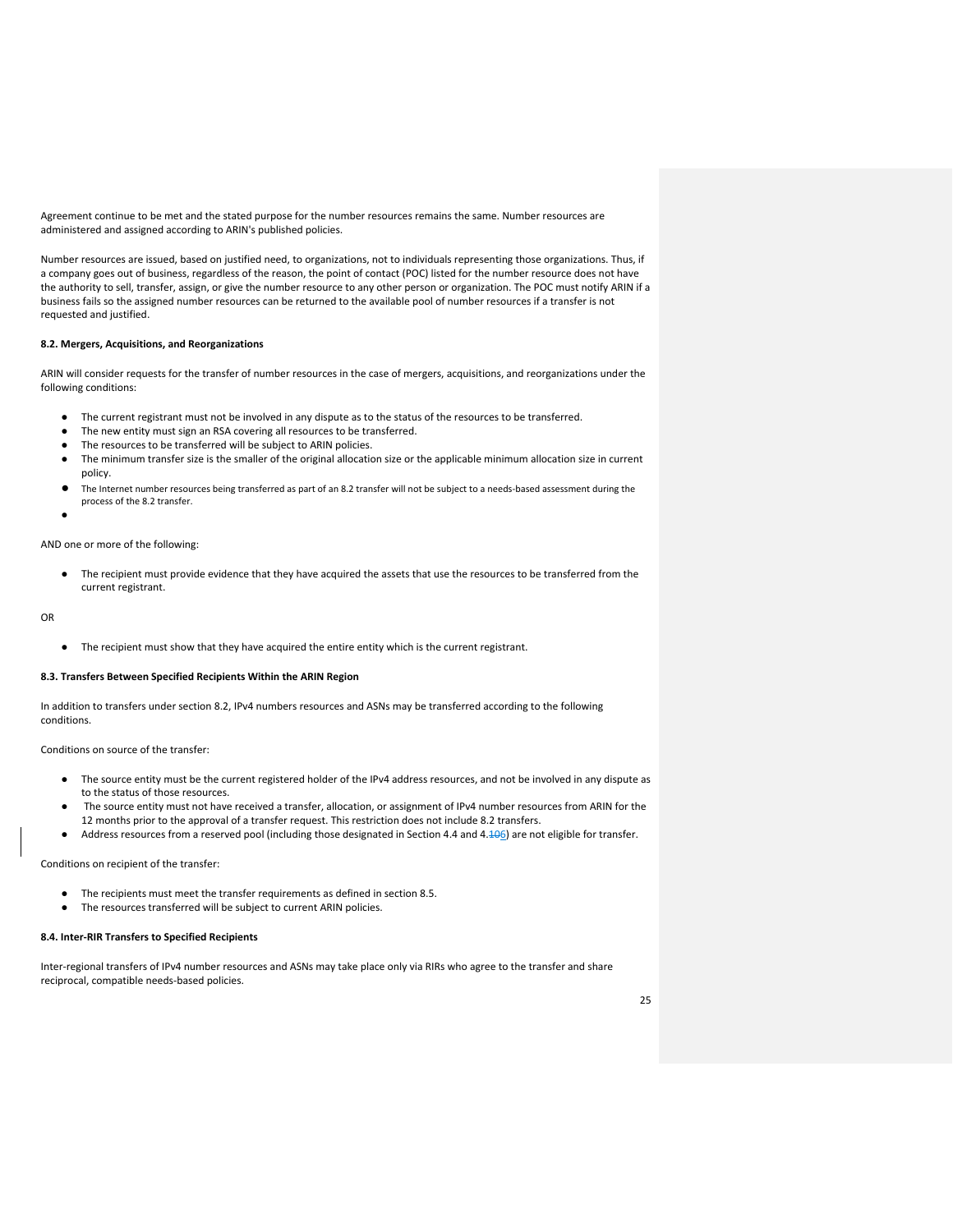Conditions on source of the transfer:

- The source entity must be the current rights holder of the IPv4 address resources recognized by the RIR responsible for the resources, and not be involved in any dispute as to the status of those resources.
- Source entities outside of the ARIN region must meet any requirements defined by the RIR where the source entity holds the registration.
- Source entities within the ARIN region must not have received a transfer, allocation, or assignment of IPv4 number resources from ARIN for the 12 months prior to the approval of a transfer request, unless either the source or recipient entity owns or controls the other, or both are under common ownership or control. This restriction does not include 8.2 transfers.
- Address resources from a reserved pool (including those designated in Section 4.4 and 4.406) are not eligible for transfer.

Conditions on recipient of the transfer:

- The conditions on a recipient outside of the ARIN region will be defined by the policies of the receiving RIR.
- Recipients within the ARIN region must meet the transfer requirements as defined in section 8.5.
- Recipients within the ARIN region will be subject to current ARIN policies.

## **8.5. Specified Transfer Recipient Requirements**

## **8.5.1. Registration Services Agreement**

The receiving entity must sign an RSA covering all resources to be transferred unless that entity has a current (within the last two versions) RSA on file.

## **8.5.2. Operational Use**

ARIN allocates or assigns number resources to organizations via transfer solely for the purpose of use on an operational network.

#### **8.5.3. Minimum Transfer Size**

ARIN's minimum IPv4 transfer size is a /24.

## **8.5.4. Initial Block**

Organizations without direct assignments or allocations from ARIN qualify for transfer of an initial IPv4 block of ARIN's minimum transfer size.

## **8.5.5. Block Size**

Organizations may qualify for the transfer of a larger initial block, or an additional block, by providing documentation to ARIN which details the use of at least 50% of the requested IPv4 block size within 24 months. An officer of the organization shall attest to the documentation provided to ARIN.

## **8.5.6. Efficient Utilization of Previous Blocks**

Organizations with direct assignments or allocations from ARIN must have efficiently utilized at least 50% of their cumulative IPv4 address blocks in order to receive additional space. This includes all space reassigned to their customers.

#### **8.5.7. Alternative Additional IPv4 Address Block Criteria**

In lieu of 8.5.5 and 8.5.6, organizations may qualify for additional IPv4 address blocks by demonstrating 80% utilization of their currently allocated space. If they do so, they qualify to receive one or more transfers up to the total size of their current ARIN IPv4 address holdings, with a maximum size of /16.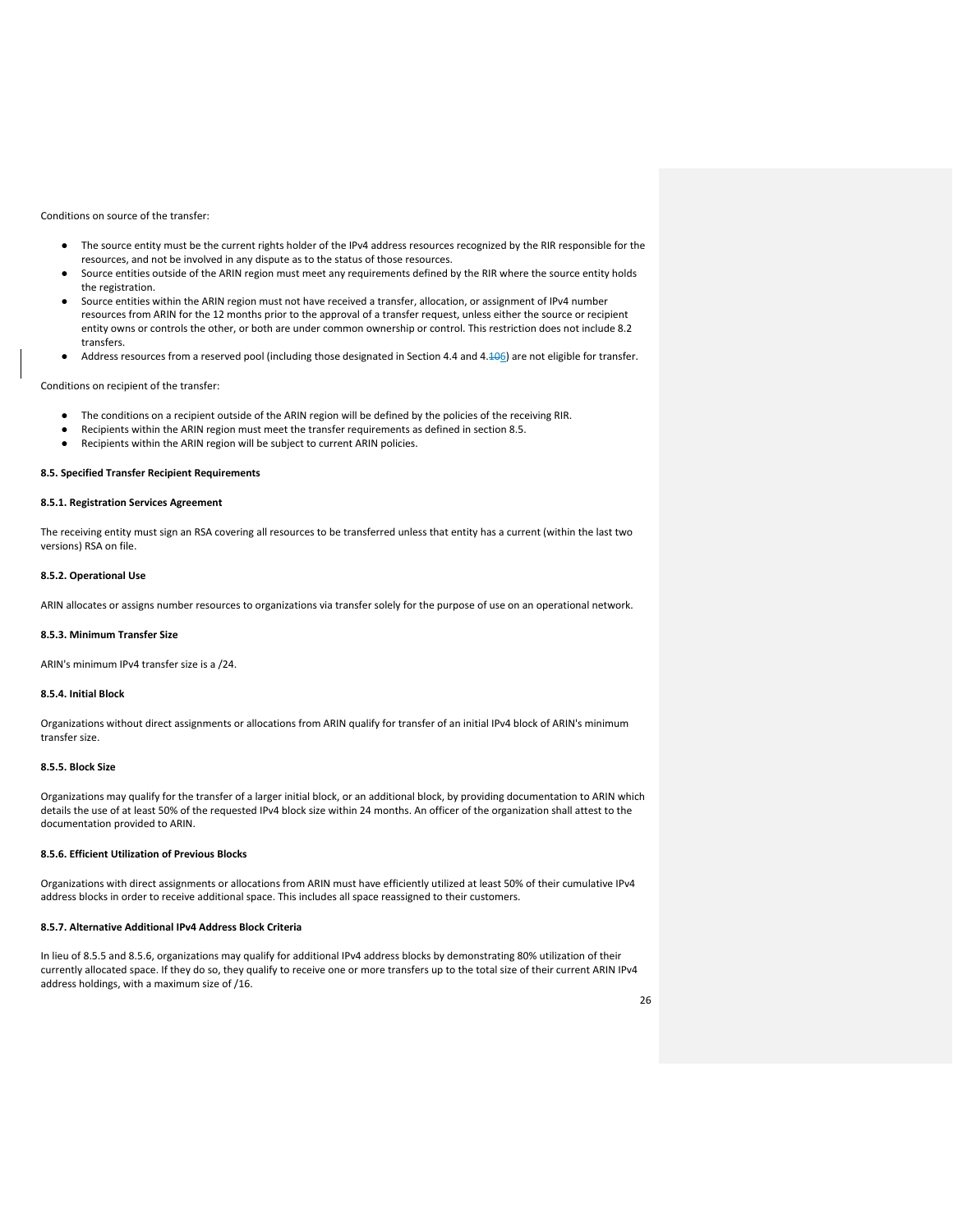An organization may qualify via 8.5.7 for a total of a /16 equivalent in any 6 month period.

## **9. Out of Region Use**

ARIN registered resources may be used outside the ARIN service region. Out of region use of ARIN registered resources are valid justification for additional number resources, provided that the applicant has a real and substantial connection with the ARIN region which applicant must prove (as described below) and is using the same type of resources (with a delegation lineage back to an ARIN allocation or assignment) within the ARIN service region as follows:

- IPv4: At least a /22 used in region
- IPv6: At least a /44 used in region
- ASN: At least one ASN present on one or more peering sessions and/or routers within the region.

A real and substantial connection shall be defined as carrying on business in the ARIN region in a meaningful manner. The determination as to whether an entity is carrying on business in the ARIN region in a meaningful manner shall be made by ARIN. Simply being incorporated in the ARIN region shall not be sufficient, on its own, to prove that an entity is carrying on business in the ARIN region in a meaningful manner. Methods that entities may consider using, including cumulatively, to prove that they are carrying on business in the ARIN region in a meaningful manner include:

- Demonstrating a physical presence in the ARIN region through a bricks and mortar location that is actually used for the purposes of conducting business in the ARIN region in a meaningful manner. That is to say, the location is not merely a registered office that serves no other business purpose.
- Demonstrating that the entity has staff in the ARIN region. The greater the number of staff, the stronger this connecting factor is.
- Demonstrating that the entity holds assets in the ARIN region. The greater the asset value, the stronger this connecting factor is.
- Demonstrating that the entity provides services to and solicits sales from residents of the ARIN region.
- Demonstrating that the entity holds periodic meetings in the ARIN region.
- Demonstrating that the entity raises investment capital from investors in the ARIN region.
- Demonstrating that the entity has a registered corporation in the ARIN region, although this factor on its own shall not be sufficient.
- Other fact based criterion that the entity considers appropriate and submits for ARIN's review.

The weight accorded to any of the above-noted factors, if any, shall be determined solely by ARIN.

The services and facilities used to justify the need for ARIN resources that will be used out of region cannot also be used to justify resource requests from another RIR. When a request for resources from ARIN is justified by need located within another RIR's service region, an officer of the application must attest that the same services and facilities have not been used as the basis for a resource request in the other region(s). ARIN reserves the right to obtain from the applicant a listing of all the applicant's number holdings in the region(s) of proposed use, when there are factual reasons to support the request.

## **10. Global Number Resource Policy**

#### **10.1. IANA to RIR Allocation of IPv4 Address Space**

This document describes the policies governing the allocation of IPv4 address space from the IANA to the Regional Internet Registries (RIRs). This document does not stipulate performance requirements in the provision of services by IANA to an RIR in accordance with these policies. Such requirements should be specified by appropriate agreements among the RIRs and ICANN.

1. Allocation Principles

- The IANA will allocate IPv4 address space to the RIRs in /8 units.
- The IANA will allocate sufficient IPv4 address space to the RIRs to support their registration needs for at least an 18 month period.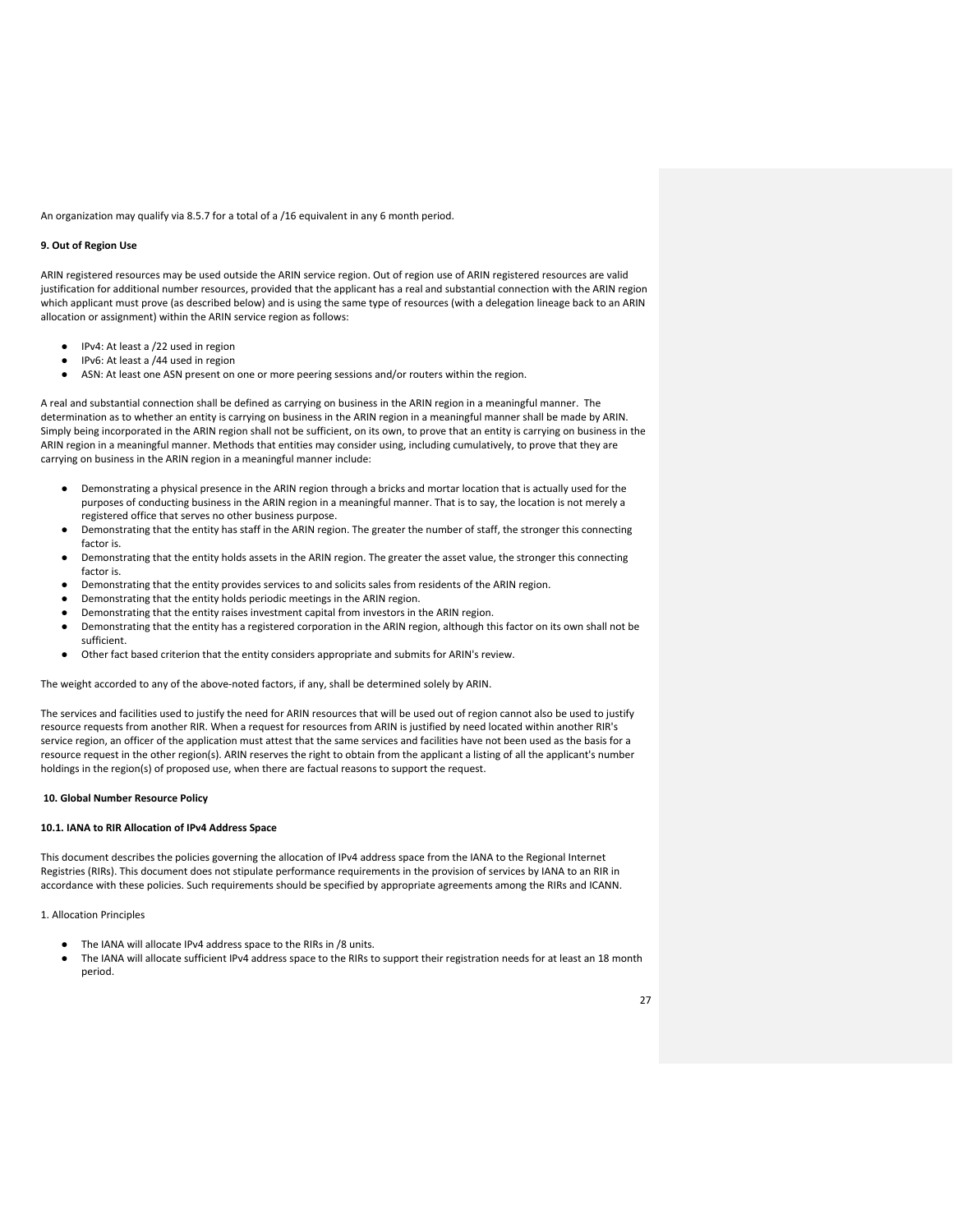● The IANA will allow for the RIRs to apply their own respective chosen allocation and reservation strategies in order to ensure the efficiency and efficacy of their work.

## 2. Initial Allocations

Each new RIR shall, at the moment of recognition, be allocated a new /8 by the IANA. This allocation will be made regardless of the newly formed RIR's projected utilization figures and shall be independent of the IPv4 address space that may have been transferred to the new RIR by the already existing RIRs as part of the formal transition process.

#### 3. Additional Allocations

A RIR is eligible to receive additional IPv4 address space from the IANA when either of the following conditions are met.

- The RIR's AVAILABLE SPACE of IPv4 addresses is less than 50% of a /8 block.
- The RIR's AVAILABLE SPACE of IPv4 addresses is less than its established NECESSARY SPACE for the following 9 months.

In either case, IANA shall make a single allocation of a whole number of /8 blocks, sufficient to satisfy the established NECESSARY SPACE of the RIR for an 18 month period.

#### 3.1 Calculation of AVAILABLE SPACE

The AVAILABLE SPACE of IPv4 addresses of a RIR shall be determined as follows:

AVAILABLE SPACE = CURRENTLY FREE ADDRESSES + RESERVATIONS EXPIRING DURING THE FOLLOWING 3 MONTHS - FRAGMENTED SPACE

FRAGMENTED SPACE is determined as the total amount of available blocks smaller than the RIR's minimum allocation size within the RIR's currently available stock.

## 3.2 Calculation of NECESSARY SPACE

If the applying Regional Internet Registry does not establish any special needs for the period concerned, NECESSARY SPACE shall be determined as follows:

NECESSARY SPACE = AVERAGE NUMBER OF ADDRESSES ALLOCATED MONTHLY DURING THE PAST 6 MONTHS \* LENGTH OF PERIOD IN MONTHS

If the applying RIR anticipates that due to certain special needs the rate of allocation for the period concerned will be greater than the previous 6 months, it may determine its NECESSARY SPACE as follows:

A) Calculate NECESSARY SPACE as its total needs for that period according to its projection and based on the special facts that justify these needs.

B) Submit a clear and detailed justification of the above mentioned projection (Item A).

If the justification is based on the allocation tendency prepared by the Regional Internet Registry, data explaining said tendency must be enclosed.

If the justification is based on the application of one or more of the Regional Internet Registry's new allocation policies, an impact analysis of the new policy/policies must be enclosed.

If the justification is based on external factors such as new infrastructure, new services within the region, technological advances or legal issues, the corresponding analysis must be enclosed together with references to information sources that will allow verification of the data.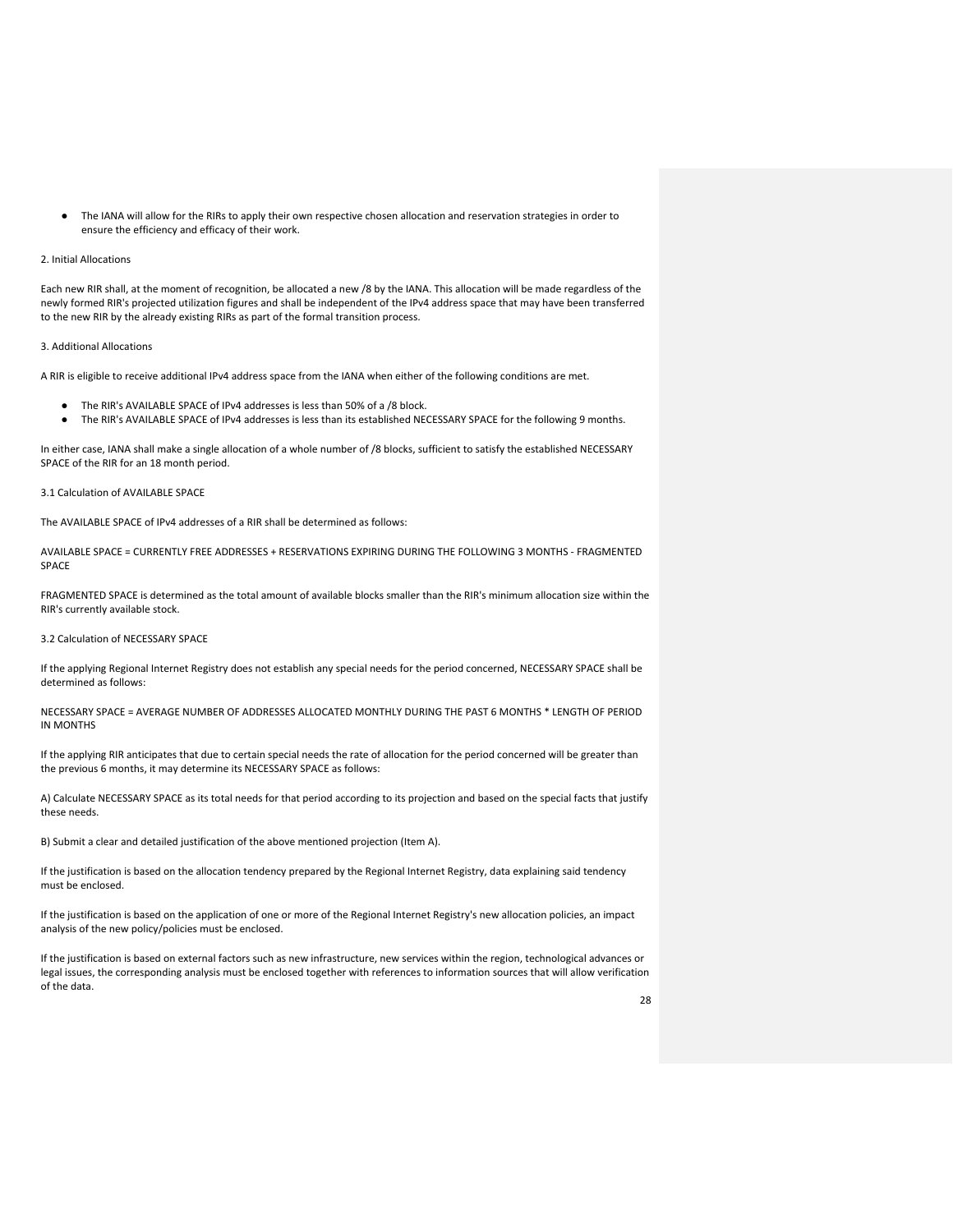If IANA does not have elements that clearly question the Regional Internet Registry's projection, the special needs projected for the following 18 months, indicated in Item A above, shall be considered valid.

## 4. Announcement of IANA Allocations

When address space is allocated to a RIR, the IANA will send a detailed announcement to the receiving RIR. The IANA will also make announcements to all other RIRs, informing them of the recent allocation. The RIRs will coordinate announcements to their respective membership lists and any other lists they deem necessary.

The IANA will make appropriate modifications to the "Internet Protocol V4 Address Space" page of the IANA website and may make announcements to its own appropriate announcement lists. The IANA announcements will be limited to which address ranges, the time of allocation and to which Registry they have been allocated.

## **10.2. Allocation of IPv6 Address Space by the Internet Assigned Numbers Authority (IANA) Policy to Regional Internet Registries**

This document describes the policy governing the allocation of IPv6 address space from the IANA to the Regional Internet Registries (RIRs). This document does not stipulate performance requirements in the provision of services by IANA to an RIR in accordance with this policy. Such requirements will be specified by appropriate agreements between ICANN and the NRO.

#### 1. Allocation Principles

- The unit of IPv6 allocation (and therefore the minimum IPv6 allocation) from IANA to an RIR is a /12
- The IANA will allocate sufficient IPv6 address space to the RIRs to support their registration needs for at least an 18 month period.
- The IANA will allow for the RIRs to apply their own respective chosen allocation and reservation strategies in order to ensure the efficiency and efficacy of their work.

## 2. Initial Allocations

- On inception of this policy, each current RIR with less than a /12 unallocated address space, shall receive an IPv6 allocation from IANA
- Any new RIR shall, on recognition by ICANN receive an IPv6 allocation from the IANA

#### 3. Additional Allocations

A RIR is eligible to receive additional IPv6 address space from the IANA when either of the following conditions are met.

- The RIR's AVAILABLE SPACE of IPv6 addresses is less than 50% of a /12.
- The RIR's AVAILABLE SPACE of IPv6 addresses is less than its established NECESSARY SPACE for the following 9 months.

In either case, IANA shall make a single IPv6 allocation, sufficient to satisfy the established NECESSARY SPACE of the RIR for an 18 month period.

3.1 Calculation of AVAILABLE SPACE

The AVAILABLE SPACE of IPv6 addresses of a RIR shall be determined as follows:

AVAILABLE SPACE = CURRENTLY FREE ADDRESSES + RESERVATIONS EXPIRING DURING THE FOLLOWING 3 MONTHS - FRAGMENTED SPACE

FRAGMENTED SPACE is determined as the total amount of available blocks smaller than the RIR's minimum allocation size within the RIR's currently available stock.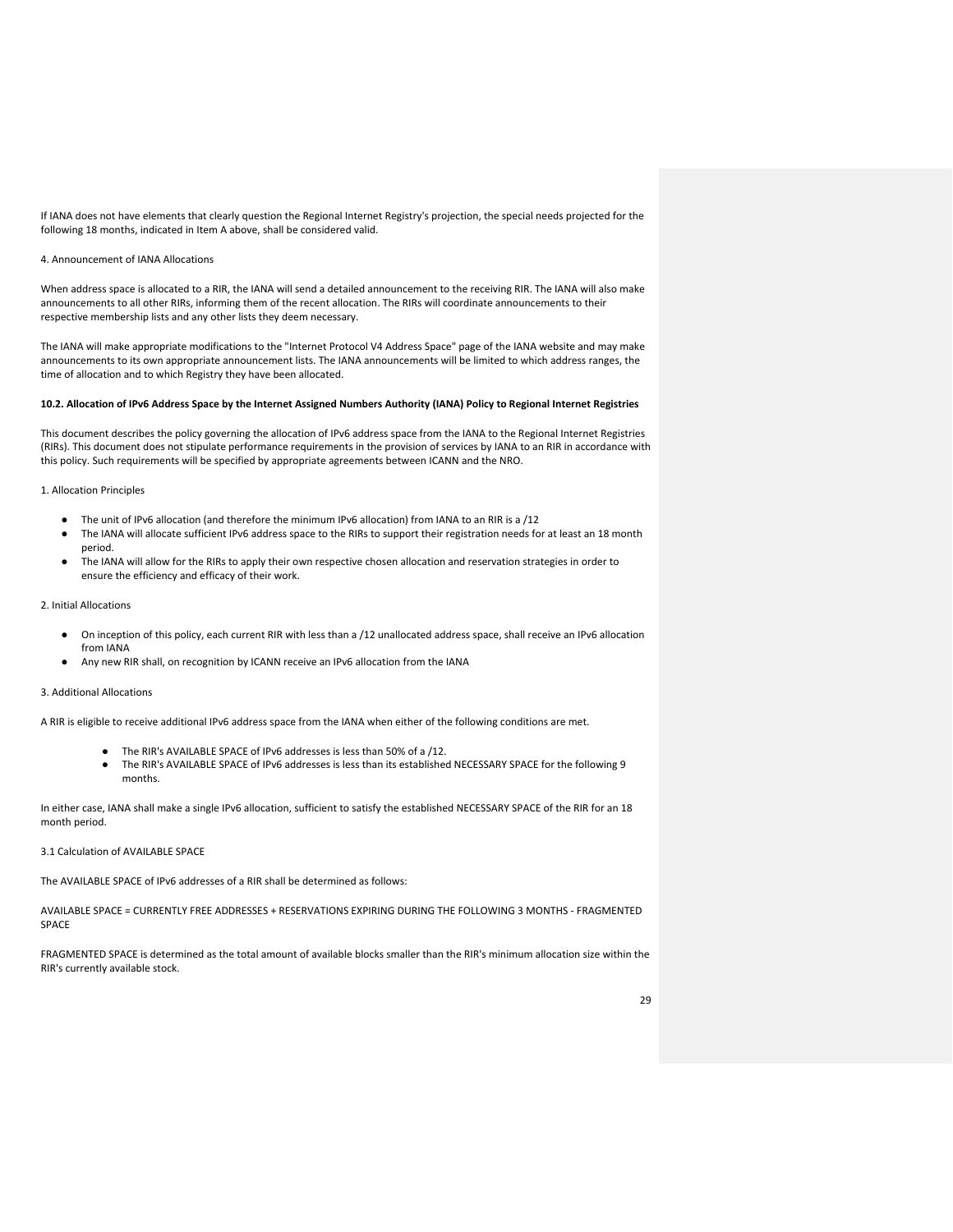#### 3.2 Calculation of NECESSARY SPACE

If the applying Regional Internet Registry does not establish any special needs for the period concerned, NECESSARY SPACE shall be determined as follows:

NECESSARY SPACE = AVERAGE NUMBER OF ADDRESSES ALLOCATED MONTHLY DURING THE PAST 6 MONTHS \* LENGTH OF PERIOD IN MONTHS

If the applying RIR anticipates that due to certain special needs the rate of allocation for the period concerned will be different from the previous 6 months, it may determine its NECESSARY SPACE as follows:

Calculate NECESSARY SPACE as its total needs for that period according to its projection and based on the special facts that justify these needs.

Submit a clear and detailed justification of the above mentioned projection (Item A).

If the justification is based on the allocation tendency prepared by the Regional Internet Registry, data explaining said tendency must be enclosed.

If the justification is based on the application of one or more of the Regional Internet Registry's new allocation policies, an impact analysis of the new policy/policies must be enclosed.

If the justification is based on external factors such as new infrastructure, new services within the region, technological advances or legal issues, the corresponding analysis must be enclosed together with references to information sources that will allow verification of the data.

If IANA does not have elements that clearly question the Regional Internet Registry's projection, the special needs projected for the following 18 months, indicated in Item A above, shall be considered valid.

4. Announcement of IANA Allocations

The IANA, the NRO, and the RIRs will make announcements and update their respective web sites regarding an allocation made by the IANA to an RIR. ICANN and the NRO will establish administrative procedures to manage this process.

## **10.3. IANA Policy for Allocation of ASN Blocks to RIRs**

#### Abstract

This document describes the policy governing the allocation of Autonomous System Numbers (ASNs) from the IANA to the Regional Internet Registries (RIRs).

This policy document does not stipulate performance requirements in the provision of services by the IANA to an RIR. Such requirements will be specified by appropriate agreements between ICANN and the Number Resource Organization (NRO).

1. Allocation Principles

IANA allocates ASNs to RIRs in blocks of 1024 ASNs. In this document the term "ASN block" refers to a set of 1024 ASNs. Until 31 December 2010, allocations of 2-byte only and 4-byte only ASN blocks will be made separately and independent of each other.

This means until 31 December 2010, RIRs can receive two separate ASN blocks, one for 2-byte only ASNs and one for 4-byte only ASNs from the IANA under this policy. After this date, IANA and the RIRs will cease to make any distinction between 2-byte only and 4-byte only ASNs, and will operate ASN allocations from an undifferentiated 4-byte ASN allocation pool.

2. Initial Allocations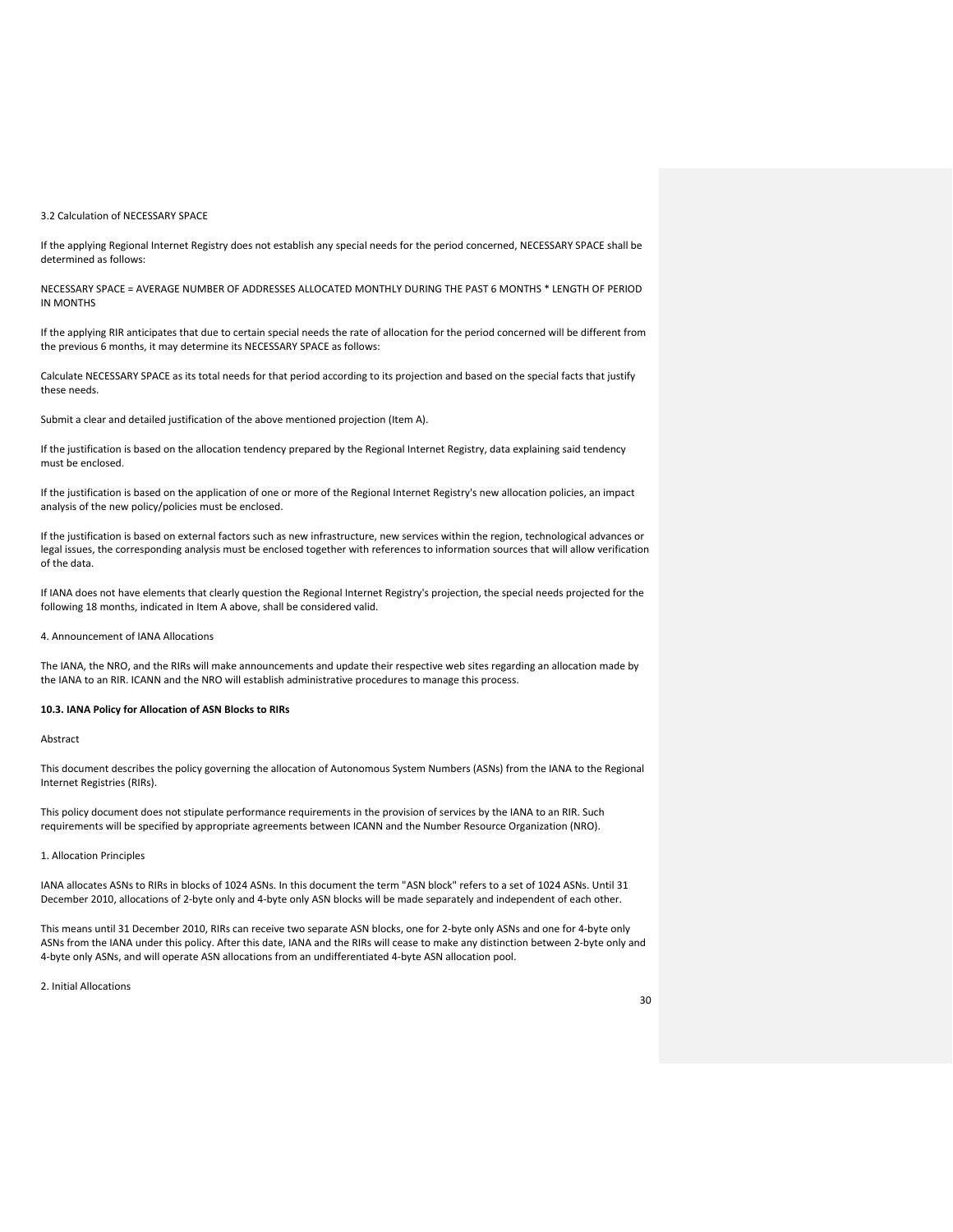#### Each new RIR will be allocated a new ASN block.

## 3. Additional Allocations

An RIR is eligible to receive (an) additional ASN block(s) from the IANA if one of the following conditions is met:

- 1. The RIR has assigned/allocated 80% of the previously received ASN block, or
- 2. The number of free ASNs currently held by the RIR is less than two months need. This projection is based on the monthly average number of ASNs assigned/allocated by the RIR over the previous six months.

An RIR will be allocated as many ASN blocks as are needed to support their registration needs for the next 12 months, based on their average assignment/allocation rate over the previous six months, unless the RIR specifically requests fewer blocks than it qualifies for.

4. Announcement of IANA Allocations

The IANA, the NRO and the RIRs will make announcements and update their respective websites/databases when an allocation is made by the IANA to an RIR. ICANN and the NRO will establish administrative procedures to manage this process.

#### **10.4. Global Policy for the Allocation of the Remaining IPv4 Address Space**

This policy describes the process for the allocation of the remaining IPv4 space from IANA to the RIRs. When a minimum amount of available space is reached, one /8 will be allocated from IANA to each RIR, replacing the current IPv4 allocation policy.

In order to fulfill the requirements of this policy, at the time it is adopted, one /8 will be reserved by IANA for each RIR. The reserved allocation units will no longer be part of the available space at the IANA pool. IANA will also reserve one /8 to any new RIR at the time it is recognized.

The process for the allocation of the remaining IPv4 space is divided in two consecutive phases:

## **10.4.1. Existing Policy Phase**

During this phase IANA will continue allocating IPv4 addresses to the RIRs using the existing allocation policy. This phase will continue until a request for IPv4 address space from any RIR to IANA either cannot be fulfilled with the remaining IPv4 space available at the IANA pool or can be fulfilled but leaving the IANA remaining IPv4 pool empty.

This will be the last IPv4 address space request that IANA will accept from any RIR. At this point the next phase of the process (Exhaustion Phase) will be initiated.

## **10.4.2. Exhaustion Phase**

During this phase IANA will automatically allocate the reserved IPv4 allocation units to each RIR (one /8 to each one) and respond to the last request with the remaining available allocation units at the IANA pool (M units).

## **10.4.2.1. Size of the Final IPv4 Allocations**

In this phase IANA will automatically allocate one /8 to each RIR from the reserved space as defined in this policy. IANA will also allocate M allocation units to the RIR that submitted the last request for IPv4 addresses.

## **10.4.2.2. Allocation of the Remaining IPv4 Address Space**

After the completion of the evaluation of the final request for IPv4 addresses, IANA MUST: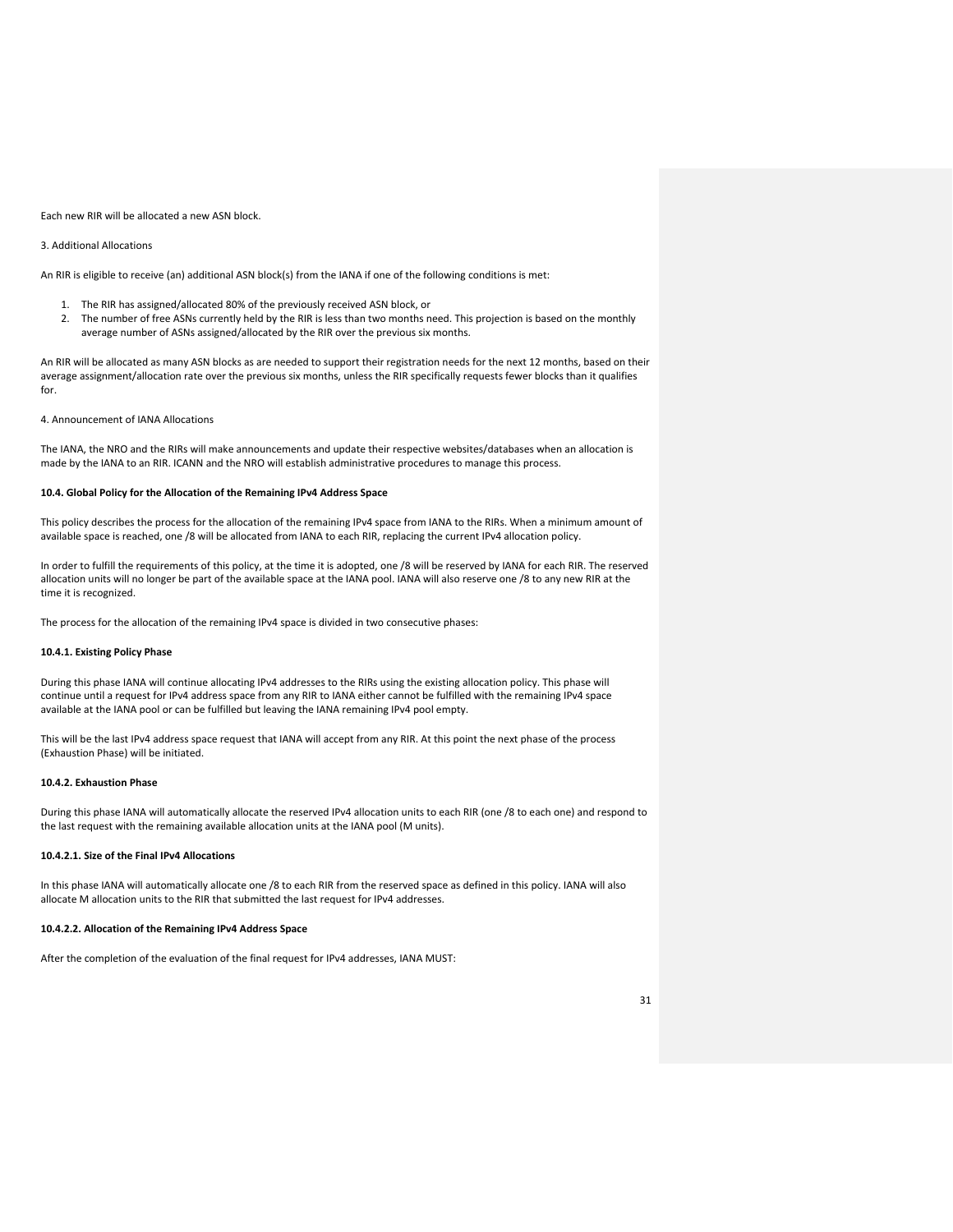- a. Immediately notify the NRO about the activation of the second phase (Exhaustion Phase) of this policy.
- b. Proceed to allocate M allocation units to the RIR that submitted the last request for IPv4 address space.
- c. Proceed to allocate one /8 to each RIR from the reserved space.

#### **10.5. Global Policy for Post Exhaustion IPv4 Allocation Mechanisms by the IANA**

The IANA shall establish a Recovered IPv4 Pool to be utilized post RIR IPv4 exhaustion. The Recovered IPv4 Pool will initially contain any fragments that may be left over in the IANA. It will also hold any space returned to the IANA by any other means.

The Recovered IPv4 Pool will be administered by the IANA. It will contain:

a. Any fragments left over in the IANA inventory after the last /8s of IPv4 space are delegated to the RIRs

The IANA inventory excludes "Special use IPv4 addresses" as defined in BCP 153 and any addresses allocated by the IANA for experimental use.

#### b. Any IPv4 space returned to the IANA by any means.

The Recovered IPv4 Pool will stay inactive until the first RIR has less than a total of a /9 in its inventory of IPv4 address space. When one of the RIRs declares it has less than a total of a /9 in its inventory, the Recovered IPv4 pool will be declared active, and IP addresses from the Recovered IPv4 Pool will be allocated as follows:

a. Allocations from the IANA may begin once the pool is declared active.

b. In each "IPv4 allocation period", each RIR will receive a single "IPv4 allocation unit" from the IANA.

c. An "IPv4 allocation period" is defined as a 6-month period following 1 March or 1 September in each year.

d. The IANA will calculate the size of the "IPv4 allocation unit" at the following times:

- When the Recovered IPv4 Pool is first activated
- At the beginning of each IPv4 allocation period

To calculate the "IPv4 allocation unit" at these times, the IANA will use the following formula:

IPv4 allocation unit = 1/5 of Recovered IPv4 pool, rounded down to the next CIDR (power-of-2) boundary.

No RIR may get more than this calculation used to determine the IPv4 allocation unit even when they can justify a need for it.

The minimum "IPv4 allocation unit" size will be a /24. If the calculation used to determine the IPv4 allocation unit results in a block smaller than a /24, the IANA will not distribute any addresses in that IPv4 allocation period.

The IANA may make public announcements of IPv4 address transactions that occur under this policy. The IANA will make appropriate modifications to the "Internet Protocol V4 Address Space" page of the IANA website and may make announcements to its own appropriate announcement lists. The IANA announcements will be limited to which address ranges, the time of allocation, and to which Registry they have been allocated.

#### **11. Experimental Internet Resource Allocations**

ARIN will allocate Numbering Resources to entities requiring temporary Numbering Resources for a fixed period of time under the terms of recognized experimental activity.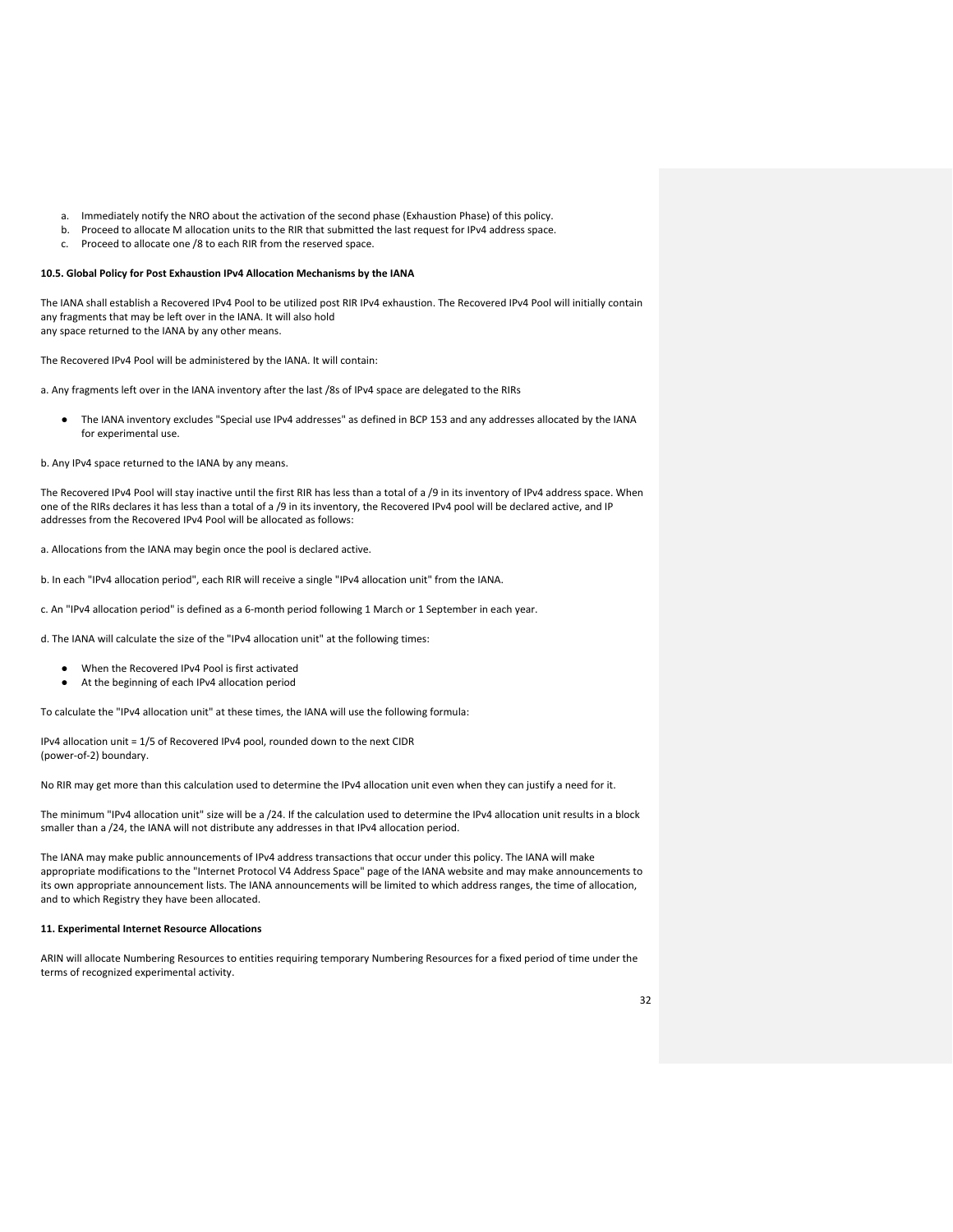"Numbering Resources" refers to unicast IPv4 or IPv6 address space and Autonomous System numbers.

The following are the criteria for this policy:

#### **11.1. Documentation of Recognized Experimental Activity**

A Recognized Experimental Activity is one where the experiment's objectives and practices are described in a publicly accessible document. It is a normal requirement that a Recognized Experimental Activity also includes the undertaking that the experiment's outcomes be published in a publicly accessible document at the end of the experiment. The conditions for determining the end of the experiment are to be included in the document. Applicants for an experimental allocation are expected to demonstrate an understanding that when the experiment ends, the allocation will be returned; a successful experiment may need a new allocation under normal policies in order to continue in production or commercial use, but will not retain the experimental allocation.

A "publicly accessible document" is a document that is publicly and openly available free of charges and free of any constraints of disclosure.

ARIN will not recognize an experimental activity under this policy if the entire research experiment cannot be publicly disclosed.

ARIN has a strong preference for the recognition of experimental activity documentation in the form of a document which has been approved for publication by the IESG or by a similar mechanism as implemented by the IETF.

#### **11.2. Technical Coordination**

ARIN requires that a recognized experimental activity is able to demonstrate that the activity is technically coordinated.

Technical coordination specifically includes consideration of any potential negative impact of the proposed experiment on the operation of the Internet and its deployed services, and consideration of any related experimental activity.

ARIN will review planned experimental activities to ensure that they are technically coordinated. This review will be conducted with ARIN and/or third-party expertise and will include liaison with the IETF.

## **11.3. Coordination over Resource Use**

When the IETF's standards development process proposes a change in the use of Numbering Resources on an experimental basis the IETF should use a liaison mechanism with the Regional Internet Registries (RIRs) of this proposal. The RIRs will jointly or severally respond to the IETF using the same liaison mechanism.

#### **11.4. Resource Allocation Term and Renewal**

The Numbering Resources are allocated for a period of one year. The allocation can be renewed on application to ARIN providing information as per Detail One. The identity and details of the applicant and the allocated Numbering Resources will be published under the conditions of ARIN's normal publication policy. At the end of the experiment, resources allocated under this policy will be returned to the available pool.

## **11.5. Single Resource Allocation per Experiment**

ARIN will make one-off allocations only, on an annual basis to any applicant. Additional allocations to an organization already holding experimental activity resources relating to the specified activity outside the annual cycle will not be made unless justified by a subsequent complete application.

It's important for the requesting organization to ensure they have sufficient resources requested as part of their initial application for the proposed experimental use.

#### **11.6. Resource Allocation Fees**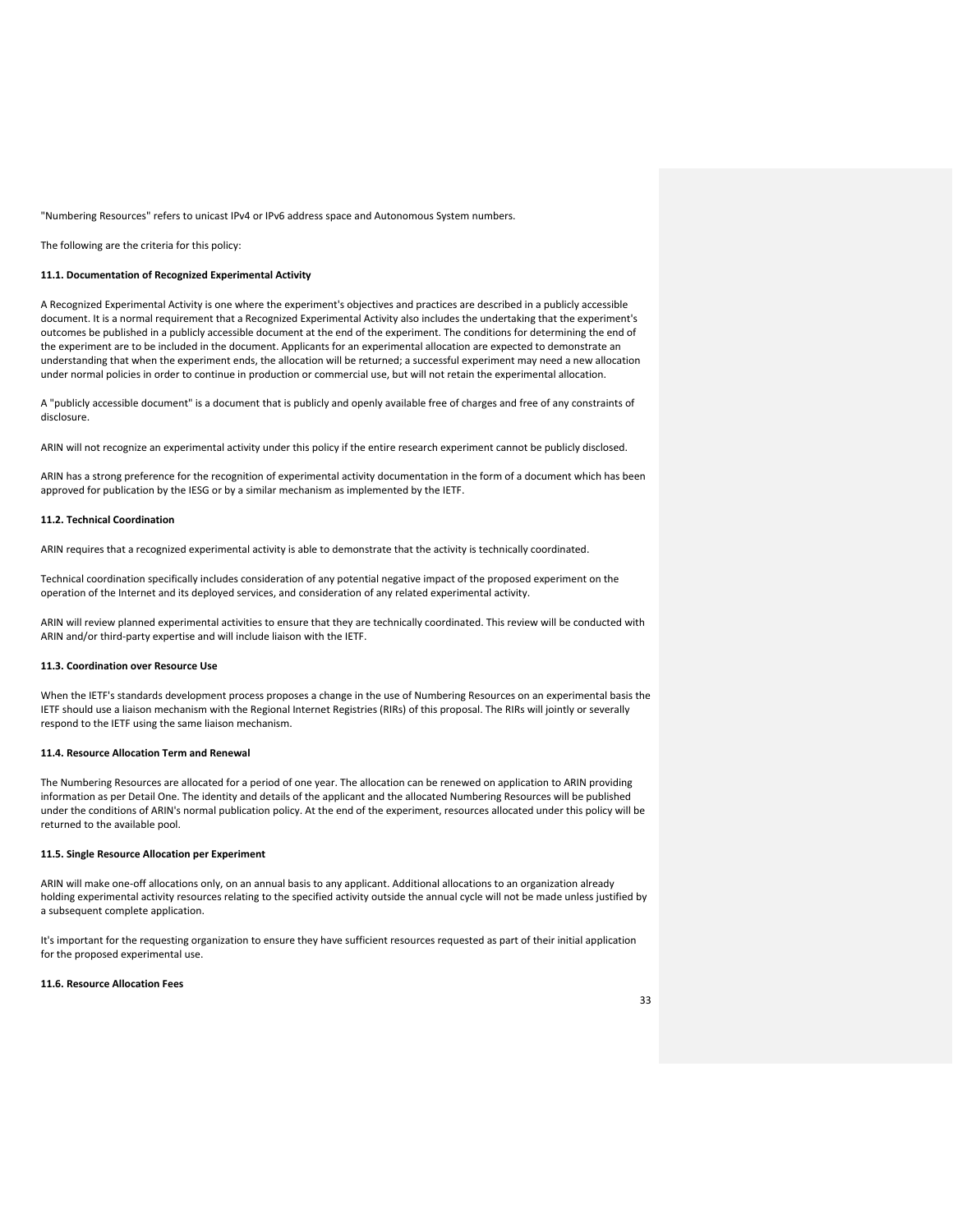ARIN may charge an administration fee to cover each allocation made of these experimental resources. This fee simply covers registration and maintenance, rather than the full allocation process for standard ARIN members. This administration fee should be as low as possible as these requests do not have to undergo the same evaluation process as those requested in the normal policy environment.

#### **11.7. Resource Allocation Guidelines**

The Numbering Resources requested come from the global Internet Resource space, do not overlap currently assigned space, and are not from private or other non-routable Internet Resource space. The allocation size shall be consistent with the existing ARIN minimum allocation sizes, unless smaller allocations are intended to be explicitly part of the experiment. If an organization requires more resources than stipulated by the minimum allocation size in force at the time of its request, the request must clearly describe and justify why a larger allocation is required. All research allocations must be registered publicly in whois. Each research allocation will be designated as a research allocation with a comment indicating when the allocation will end.

#### **11.8. Commercial Use Prohibited**

If there is any evidence that the temporary resource is being used for commercial purposes, or is being used for any activities not documented in the original experiment description provided to ARIN, ARIN reserves the right to immediately withdraw the resource and reassign it to the free pool.

#### **11.9. Resource Request Appeal or Arbitration**

ARIN reserves the ability to assess and comment on the objectives of the experiment with regard to the requested amount of Numbering Resources and its technical coordination. ARIN reserves the ability to modify the requested allocation as appropriate, and in agreement with the proposer. In the event that the proposed modifications are not acceptable, the requesting organization may request an appeal or arbitration using the normal ARIN procedures. In this case, the original proposer of the experimental activity may be requested to provide additional information regarding the experiment, its objectives and the manner of technical coordination, to assist in the resolution of the appeal.

#### **12. Resource Review**

- 1. ARIN may review the current usage of any resources maintained in the ARIN database. The organization shall cooperate with any request from ARIN for reasonable related documentation.
- 2. ARIN may conduct such reviews:
	- a) when any new resource is requested,
	- b) whenever ARIN has reason to believe that the resources were originally obtained fraudulently or in contravention of existing policy, or
	- c) whenever ARIN has reason to believe that an organization is not complying with reassignment or reallocation policies, or
	- d) at any other time without having to establish cause unless a full review has been completed in the preceding 24 months.
- 3. At the conclusion of a review in which ARIN has solicited information from the resource holder, ARIN shall communicate to the resource holder that the review has been concluded and what, if any, further actions are required.
- 4. Organizations found by ARIN to be materially out of compliance with current ARIN policy shall be requested or required to return resources as needed to bring them into (or reasonably close to) compliance.
	- a) The degree to which an organization may remain out of compliance shall be based on the reasonable judgment of the ARIN staff and shall balance all facts known, including the organization's utilization rate, available address pool, and other factors as appropriate so as to avoid forcing returns which will result in near-term additional requests or unnecessary route de-aggregation.
	- b) To the extent possible, entire blocks should be returned. Partial address blocks shall be returned in such a way that the portion retained will comprise a single aggregate block.
- 5. If the organization does not voluntarily return resources as requested, ARIN may revoke any resources issued by ARIN as required to bring the organization into overall compliance. ARIN shall follow the same guidelines for revocation that are required for voluntary return in the previous paragraph.